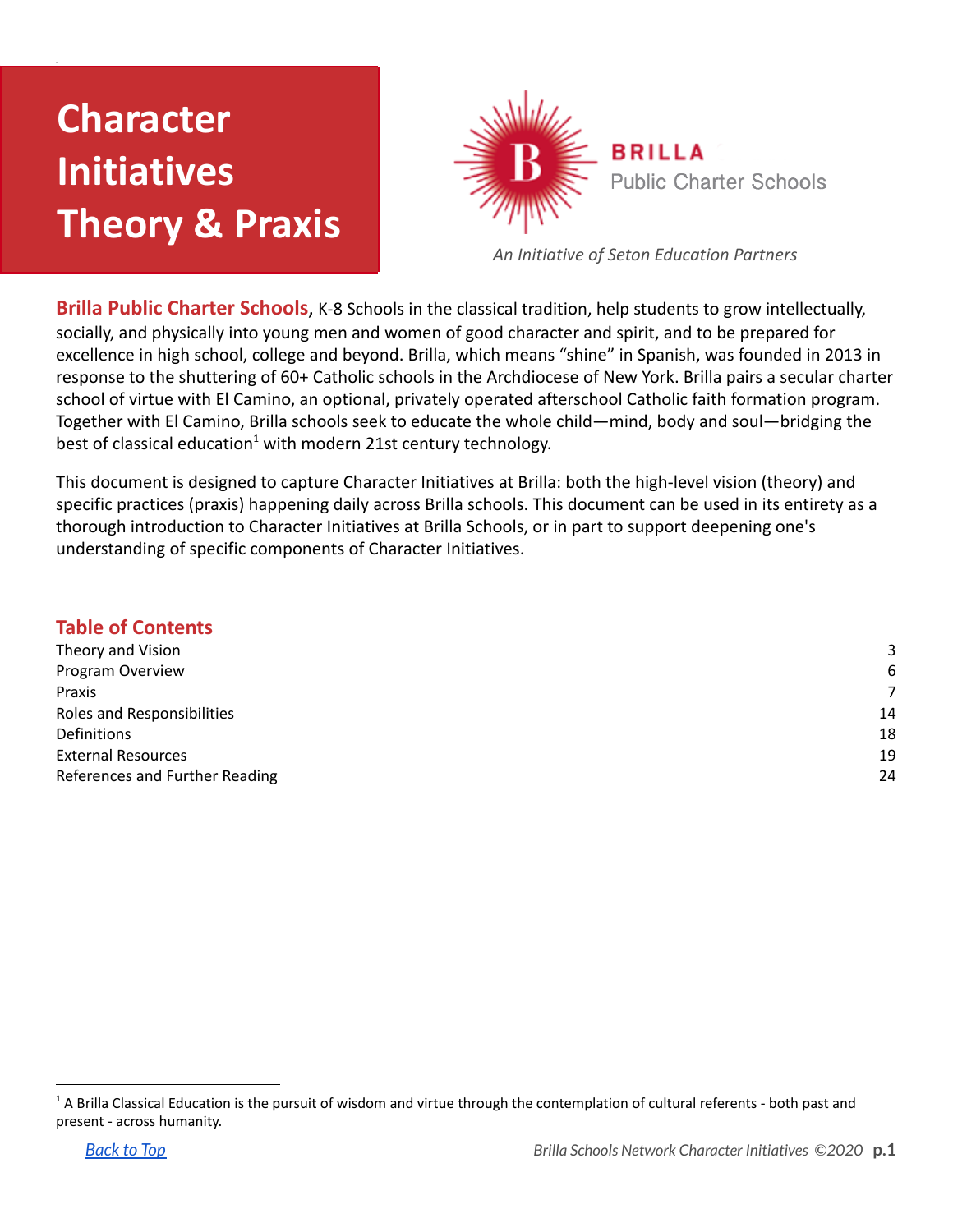

#### A note:

Our Character Initiatives Theory & Praxis comprises equal components that are both static and dynamic.

As a result, it is both final and living. Approximately once a year, we will place a strategic lens on the dynamic components to ensure it doesn't get dusty nor become irrelevant. Approximately once every two years, the same will be done for the static components. After all, we are always learning.

Static example: Dignity, morality, intentionality and facilitation being the four critical components that underpin our Character Initiatives theory.

Dynamic example: How we leverage and implement Love and Logic in order to reinforce virtuous behavior is a good thing in and of itself.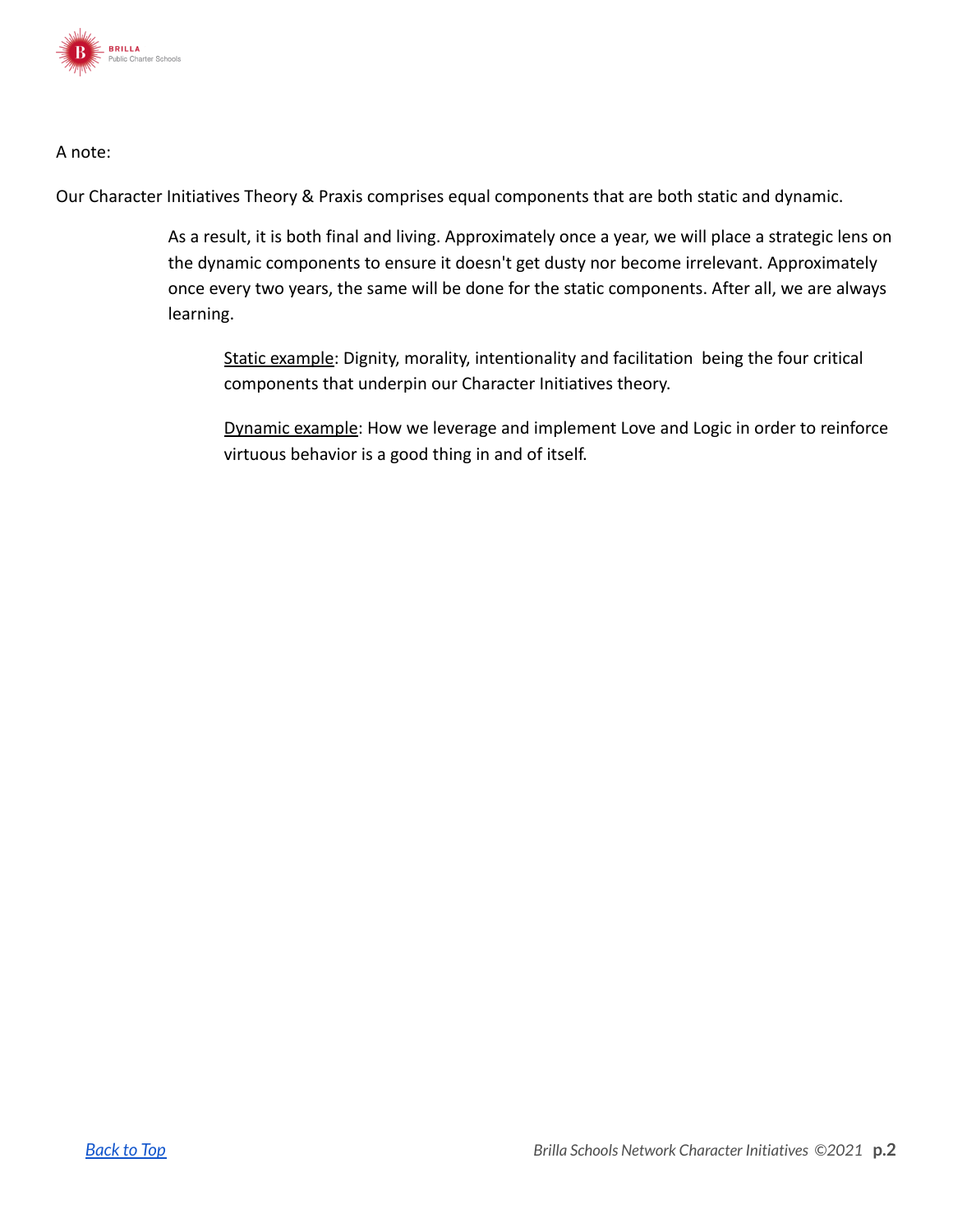

### <span id="page-2-0"></span>**Theory and Vision**

We commit to a robust character education program defined as "character initiatives" focusing on explicit and implicit formation<sup>2</sup> in service of understanding moral truths, honoring each person's freedom, and supporting all to lead a flourishing life. Dignity, morality, intentionality, and facilitation underpin our Character Initiatives theory. Our entire school community — scholars, staff, and families — engage in Character Initiatives, which is infused throughout the culture of our schools. This comprehensive approach calls all members of our community to prioritize living a life of deep meaning and purpose that is both academically excellent and character rich. We do this by focusing on opportunities for all members of our community to:

- build understanding that one's character is always developing and evolving;
- demonstrate understanding of virtues by making moral choices;
- engage in opportunities to live and to develop these virtues;
- grow in good character through intentional reflection on virtues and moral habits;
- celebrate living a life of truth and goodness; and
- leverage the example of classical, historical, and contemporary figures who are models of good character.

Brilla Public Charter Schools focus on teaching the whole child, instilling a deep sense of character through the Core Virtues of courage, justice, wisdom, and self-control, while setting a high bar for academic performance and teaching content that has withstood the test of time. Brilla's commitment to holistic child development is paralleled with its commitment to creating a joyful community for families and staff. In order to achieve results for students, Brilla staff model the intellectual and social competencies Brilla Public Charter Schools desire for all of their scholars to become young men and women of good character and spirit, and to be prepared for excellence in high school, college, and beyond.

The Character Initiatives "**Domain**" is defined as the explicit and implicit formation of the entire school community — scholars, staff, and families — in service of understanding moral truths, honoring each person's freedom, and supporting all to lead a flourishing life. This is all underpinned by dignity, morality, intentionality, and facilitation.

Character Initiatives "**Content**" is defined as anything related to the planning, capacitation, and execution of student-facing content such as Morning Meeting, Character Studies, QMOTD, and Crew. Character Initiatives content lives within Character Initiatives as a domain.

**Character Initiatives Team Vision Statement:** We will explore, curate, and facilitate resources and experiences to develop good, long-lasting individual character growth that nurtures living a life of deep meaning and purpose. Our approach will strive to infuse all parts of our schools' culture, routines, curricula, and ethos in ways that challenge what we already know, and expand our experiences and beliefs in order to strengthen our individual and organizational moral compass

Dignity, morality, intentionality and facilitation - four critical components that underpin our Character Initiatives theory - require attention and deep understanding.

<sup>&</sup>lt;sup>2</sup> Processes that develop a person's capabilities and potential, build human capital, witness the Transcendentals, and enhance the quality of life and the realization of human flourishing.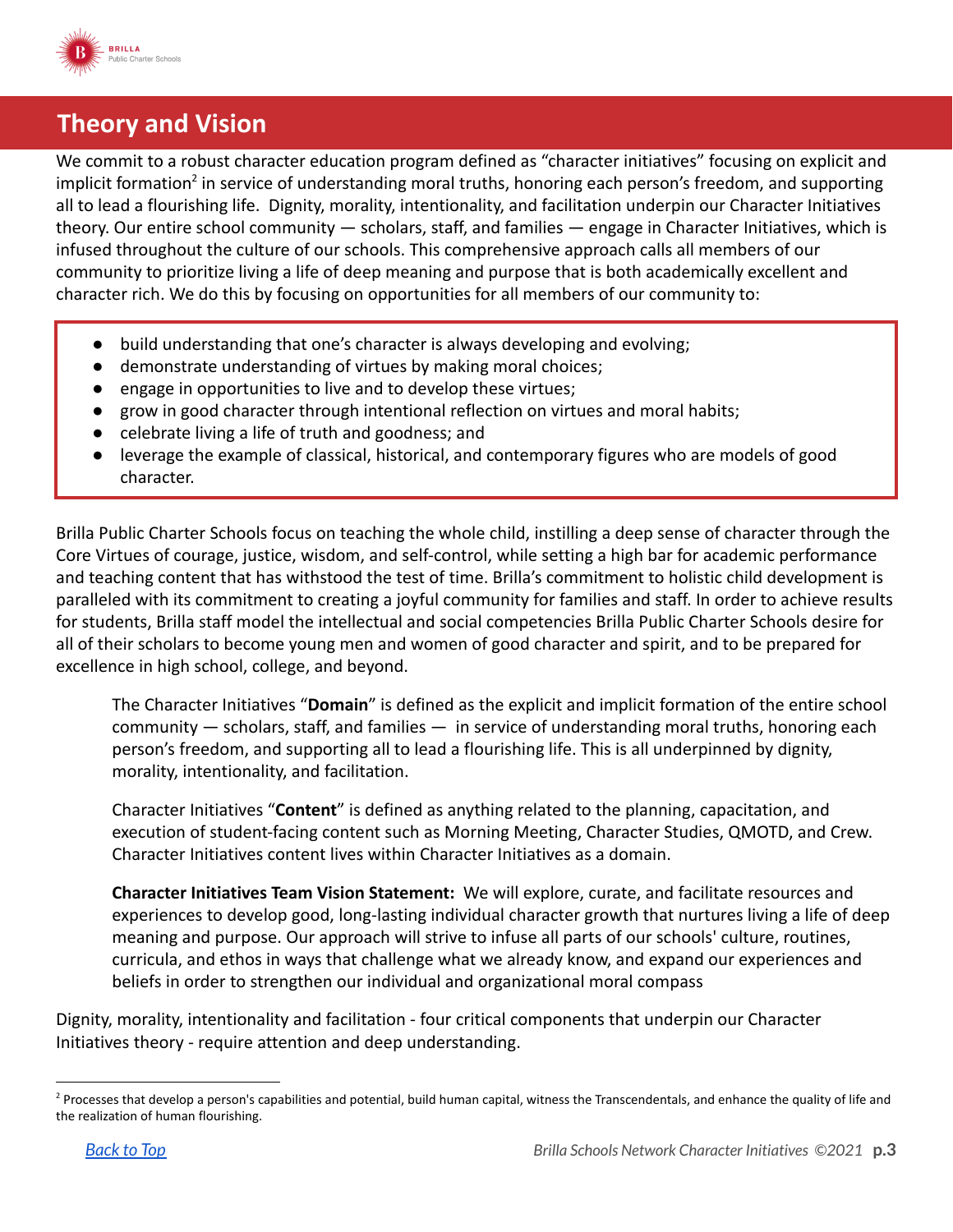

### **Dignity**

- We believe in the special value of every person. This understanding informs the way we interact with, and relate to, others.
- By honoring the dignity of each person, we recognize that all are called to become the happiest, freest version of themselves. Honoring the dignity of others helps us accomplish our shared mission.
- We believe that giving of self and understanding there is a context greater than self are integral elements supporting one's own dignity and that of others.

#### **Morality**

- We believe there are objective moral truths and that an open mind is not an end to itself, but a means to finding truth.
- Growing in virtue and character is a good in itself and we seek to help children and adults develop virtue because we believe doing so supports excellence<sup>3</sup> and flourishing<sup>4</sup>.
- We intentionally use the term "virtue" and not "value." Virtues lay the foundation for acting in a morally good manner. We learn virtue primarily through habit and practice rather than only through reasoning and instruction.

### **Intentionality**

- To be most successful, character education must be approached holistically such that it infuses a school's very ethos -- its culture, routine, and curricula.
- Social emotional learning supports the habituation of moral behavior and is an important complement to our holistic approach.
- Children learn how to act and who to be by observing and understanding the example of influential adults, through reflecting on their own personal experiences, and through direct instruction.

#### **Facilitation**

- Developing virtue in our adults is critical to developing character in children. Accordingly, we facilitate spaces for our staff and families to own, explore, and invest in personal growth focused on the development of virtues, as well as expanding their experiences and beliefs.
- We collaboratively reflect on identity, purpose, and performance by asking: "Who Am I?", "Why Am I?", and "How am I doing at living my purpose?" This process helps all community members develop a greater awareness of who they are in the context of external circumstances.
- Our classical approach further supports character education. The classical emphasis on Socratic dialogue encourages the understanding and development of the virtues. Moreover, our staff explore with their students how they can be witnesses in their own lives to the Transcendentals of Truth<sup>5</sup>, Beauty<sup>6</sup>, and Goodness<sup>7</sup>.

<sup>&</sup>lt;sup>4</sup> Human flourishing is the widely accepted goal of life. To flourish is not only to be happy and good, but to fulfill one's potential as both an individual and part of the whole. (Adapted from: The Jubilee Centre for Character & Virtue and The University of Birmingham) <sup>3</sup> The acquisition and development of intellectual, moral, and civic virtues, excellence specific to diverse domains of practice or human endeavour, and generic virtues of self management. (Adapted from: The Jubilee Centre for Character & Virtue and The University of Birmingham)

 $5$  Truth is the mind being in harmony with reality.

 $6$  Beauty is anything morally good that gives delight, pleasure.

 $7$  Things and persons who help flourishing and are of value.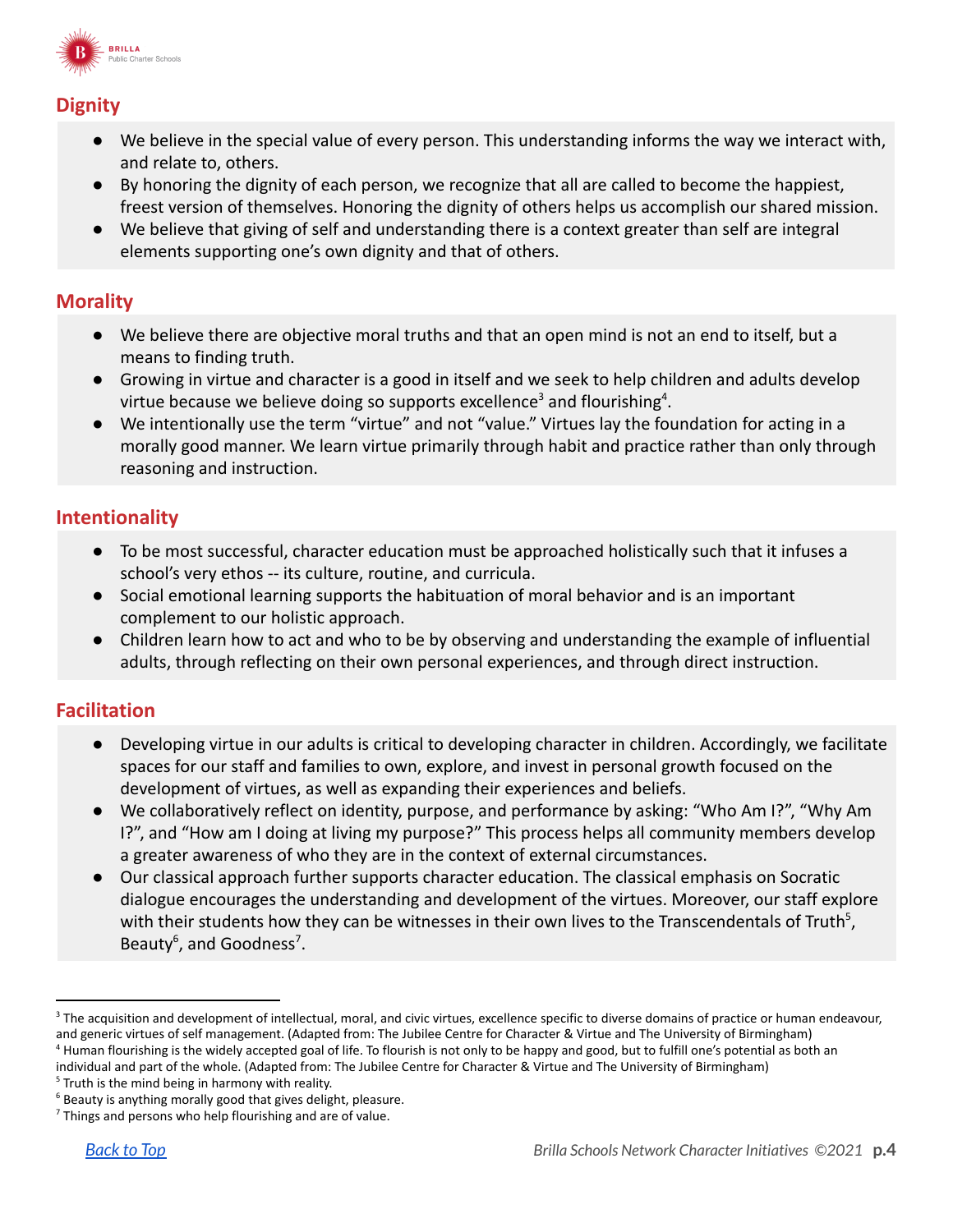

#### **Core Virtues**

Our core virtues—Courage, Justice, Wisdom and Self-Control—are based on the four cardinal virtues of



classical antiquity. Our core virtues are infused across curricula, referenced regularly in classroom instruction, intentionally studied and modeled by faculty and staff, and showcased in tangible and deliberate ways. This is especially integral in light of living our commitment to the classical tradition.

The classical tradition, academic excellence, and character initiatives are intentionally integrated in service of the virtues. For example: Individual exemplars and texts include historical and contemporary models chosen and identified from primary source material that shaped Western civilization (e.g., Plato, Aristotle, Augustine and Aquinas), that are uniquely representative of U.S. history and culture (e.g., Declaration of Independence, works of Frederick Douglass, and Dr. Martin Luther King, Jr.), and exemplify virtue expression in a multitude of ways. Academic instruction highlights figures who have lived the virtues in a heroic way, providing a variety of role models for our scholars. In addition to studying classical, literary, and historical figures, our scholars and staff are also identified, recognized, and celebrated when they, themselves, exemplify these virtues (providing real world models).

Brilla's core virtues, mirroring the cardinal virtues of classical antiquity, lay the foundation needed for the introduction of sub-virtues. Each sub-virtue explicitly connects to all four core virtues. We establish a shared language and understanding of each core virtue and sub-virtue.



\*At 7<sup>th</sup> grade, 'modesty' replaces 'orderliness.'

#### **Shared Language**

In alignment with the holistic nature of our mission we establish a shared language and understanding of dignity, community, and love. This shared language and understanding across our community allows us to communicate and collaborate effectively while pursuing lives of deep meaning and purpose.

**Love**: To will the good of others.

**Dignity**: The special value of every human person.

Community: A group of people sharing space, interests, or work<sup>K-4</sup>. A shared environment to experience peer and group relationships<sup>5-8</sup>.

**Virtue**: Character traits that enable human beings to respond appropriately to situations in any area of experience, guided by the overarching intellectual virtue of practical wisdom or 'good sense'.<sup>8</sup>

<sup>&</sup>lt;sup>8</sup> Adapted from: The Jubilee Centre for Character & Virtue and The University of Birmingham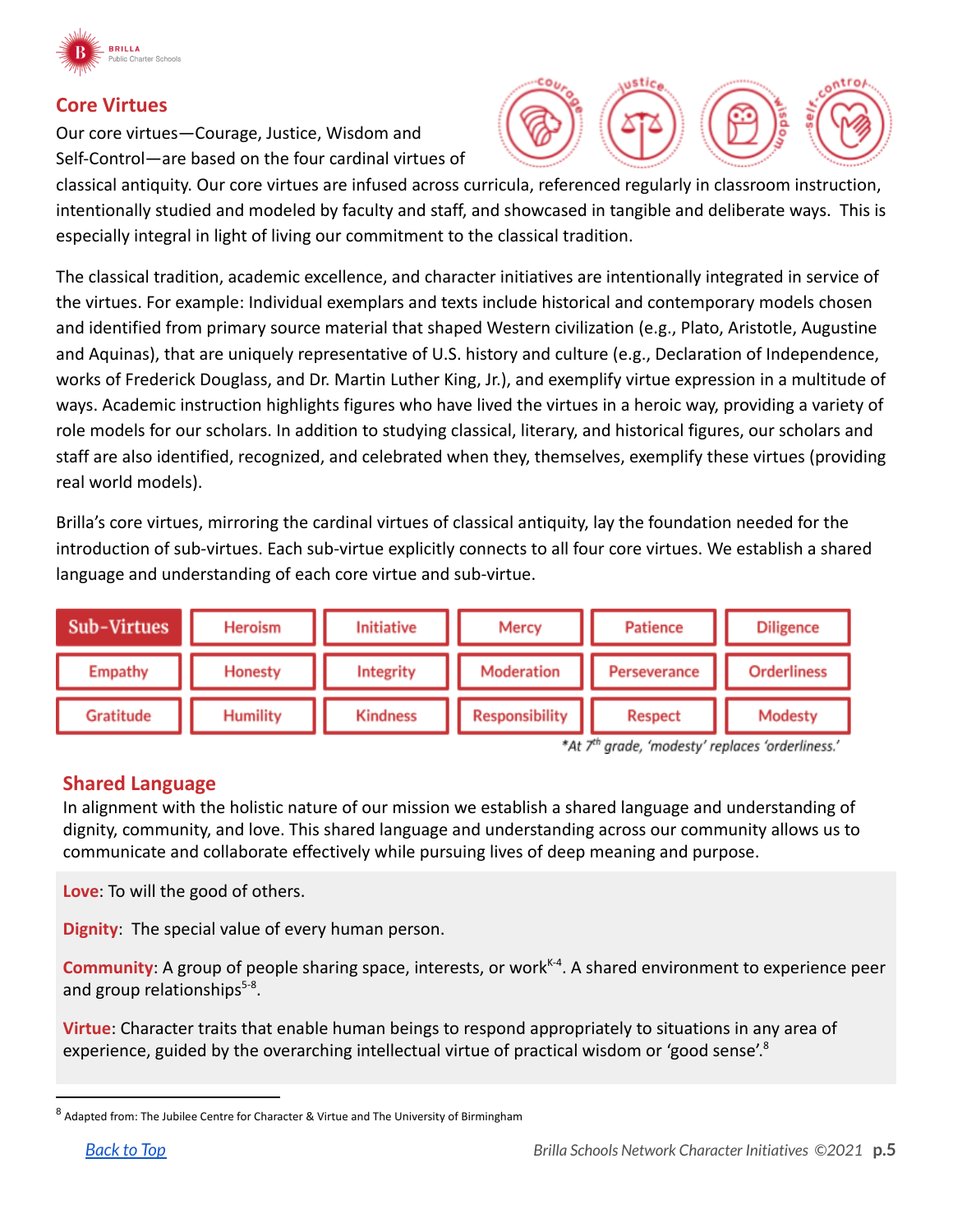

### <span id="page-5-0"></span>**Program Overview**

#### **Character Initiatives at Brilla**

The overall Brilla model is organized along three pillars (Formation, Engagement, Execution), articulated in the Brilla Essential Practices. To learn more about the Brilla Essential Practices *[Learn more about the](https://drive.google.com/file/d/12knV0VVN6bCtZB8MlihCcacChnSjFV0I/view) Brilla [Essential Practices.](https://drive.google.com/file/d/12knV0VVN6bCtZB8MlihCcacChnSjFV0I/view)*

Character Initiatives are part of the Formation pillar of the Brilla schools model. The Formation pillar represents the deliberate effort to help all members of the school community to develop in mind, body, and spirit through instruction in the classical tradition, a robust character education program, and an explicitly joy-filled environment. The goal of formation is to equip all members of the school community with the dispositions necessary to lead free, flourishing lives. Character is further defined as the explicit and implicit formation in the service of understanding moral truths, honoring each person's freedom, and calling all to a flourishing life.

There are four practices within the Character sub-pillar:

- 1. **Explicit Instruction in the Four Cardinal Virtues and Related Sub-virtues.** In order to help all members of the community to lead a flourishing life, everyone should receive explicit instruction in the four cardinal virtues of classical antiquity (courage, justice, wisdom, and self-control).
- 2. **Develop an implicit culture of strong character and virtue.** In order to help all members of the community to lead a flourishing life, everyone is guided by approaches and strategies that implicitly contribute toward a rich culture grounded in strong character and virtue. Like a plant, culture is constantly tended to, and is never fully "set" or "finished." Every member of the community — staff, students, and families alike — has a powerful role in building and strengthening character and virtue.
- 3. **Love and Logic**. In order to reinforce that virtuous behavior is a good thing in and of itself and that all members of the school community should avoid non-virtuous behavior regardless of prescribed consequence — we implement the Love and Logic approach.
- 4. **Social Emotional Learning (SEL).** Explicit and implicit engagement in service of pro-social development and human agency (freedom, intelligence, fallibility), grounded in concepts of the good. Schoolwide practices and policies, family and community partnerships, and SEL curriculum and instruction aim to strengthen relationships and well being.

Character Initiatives at Brilla encompasses our entire school community: scholars, staff, and families. Components of Character Initiatives are infused throughout the culture of Brilla. This comprehensive approach calls all members of our community to develop character through collaboration, reflection, and authentic experiences in order to live a life of deep meaning and purpose. Explicit exposure and direct instruction are necessary in order to cultivate enduring understandings of virtue. This cultivation and deepening of character focuses on the capacitation of each individual to be aware of and consistently consider truth, right and wrong, and dignity. The focus is on developing each person's moral compass focusing on dignified behaviors and habits considered good. We therefore reject "commodification" of behaviors (such as points, currencies, or merits and demerits), insisting rather that *being* good and *doing* good are ends in and of themselves. We encourage dignified engagement including precise and descriptive praise and correction.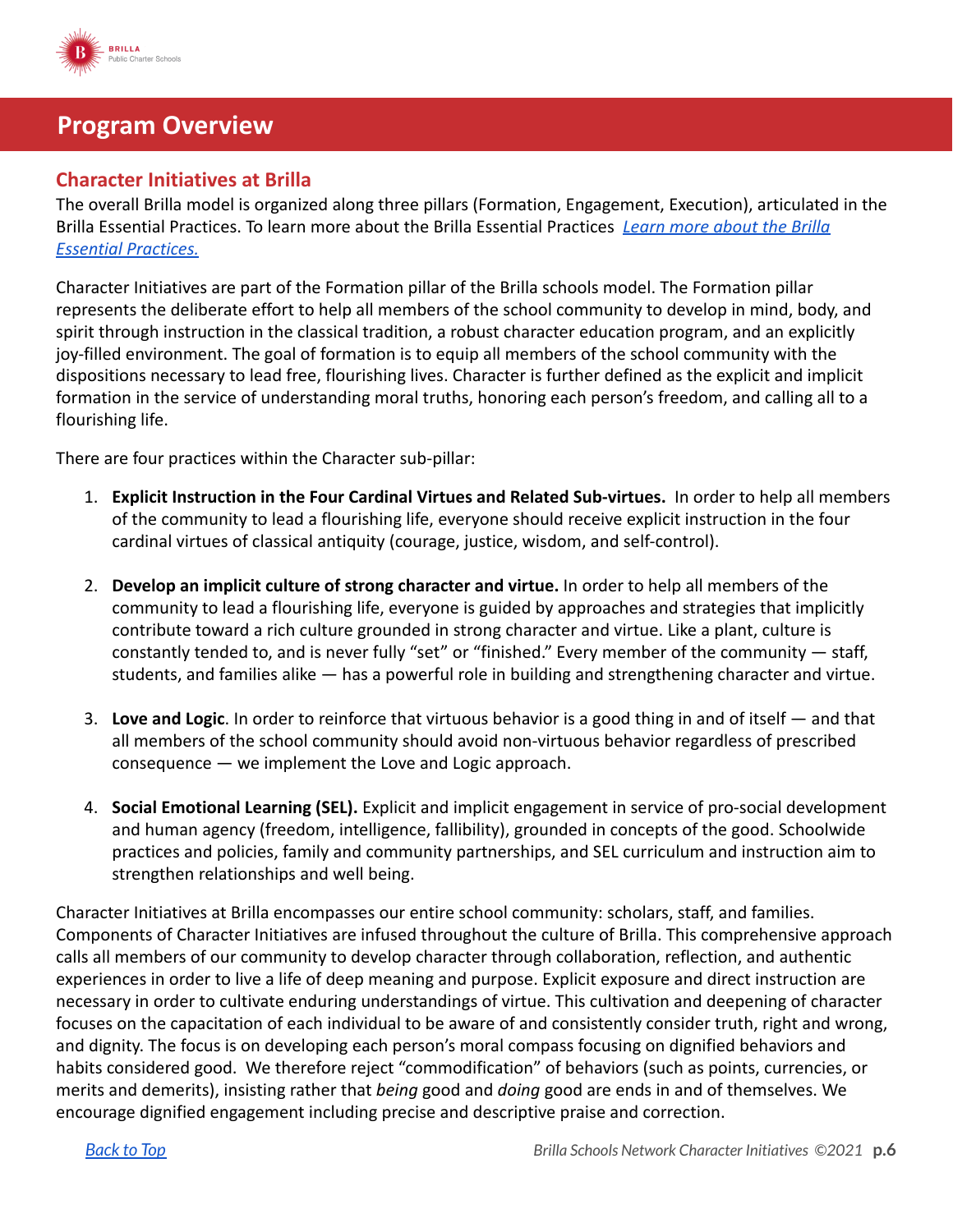

### <span id="page-6-0"></span>**Praxis**

#### **Scholars**

Throughout elementary and middle schools, Brilla scholars have a consistent experience of Character Initiatives that grows with them in a developmentally appropriate way. There is dedicated time throughout the day in all grades to focus on Character Initiatives in a variety of forms — all with the goals of helping students to develop: healthy relationships with peers and adults; strong communities at the classroom, grade, and school level; and to provides scholars with resources and experiences to develop a flourishing life.

Below is an outline and brief descriptions of how our core components of Character Initiatives are experienced throughout the school year. We have, whenever possible, distinguished between the elementary and middle school experience to both highlight the overlaps and point out developmentally appropriate modifications.

In elementary school, there are six distinct times guided by Character Initiatives throughout the day: Bird Call, Morning Meeting, Character Studies, Recess, Celebrations, and the Quietest Moment of the Day. Middle school students begin their day with Crew or Character Studies, which incorporates elements of Responsive Classroom's morning meeting, and developmentally appropriate variations of components of our Elementary School Character Studies block — specifically designed for middle school-aged students. The basic outline of the daily and weekly character experience is outlined below:

#### **Bird Call**

Students and teachers begin the day with Bird Call. Bird Call is a way to build community and foster shared identity across all Brilla schools by having both students and teachers participate in a consistent daily ritual that fosters shared identity and encourages the use of core virtues throughout the day. Typically, Bird Call consists of chants (for class spirit, Cardinal Values, college matriculation year, or celebrating school identity), the pledge of allegiance, birthdays and other recognitions, and a brief description of the virtue or sub-virtue of the week.

#### **Roosting Rally**

"Roosting Rallies" are held weekly (typically on Fridays) and are usually school-wide. They include elements of Bird Call while also being an opportunity to specially recognize certain students who have been models of virtues and sub-virtues throughout the week.

#### **Morning Meeting**

Grounded in Responsive Classroom, Morning Meeting, "is an engaging way to start each day, build a strong sense of community, and set children up for success socially and academically. Each morning, students and teachers gather together in a circle...to interact with one another during four purposeful components." During this time, scholars acquire language competence and begin to establish a deeper understanding of virtues, one another, and community. A central focus of Morning Meeting is to build classroom community through inclusion in discussion and activity. Morning Meeting follows the structure outlined below:

<sup>&</sup>lt;sup>9</sup> © 2019 Responsive Classroom.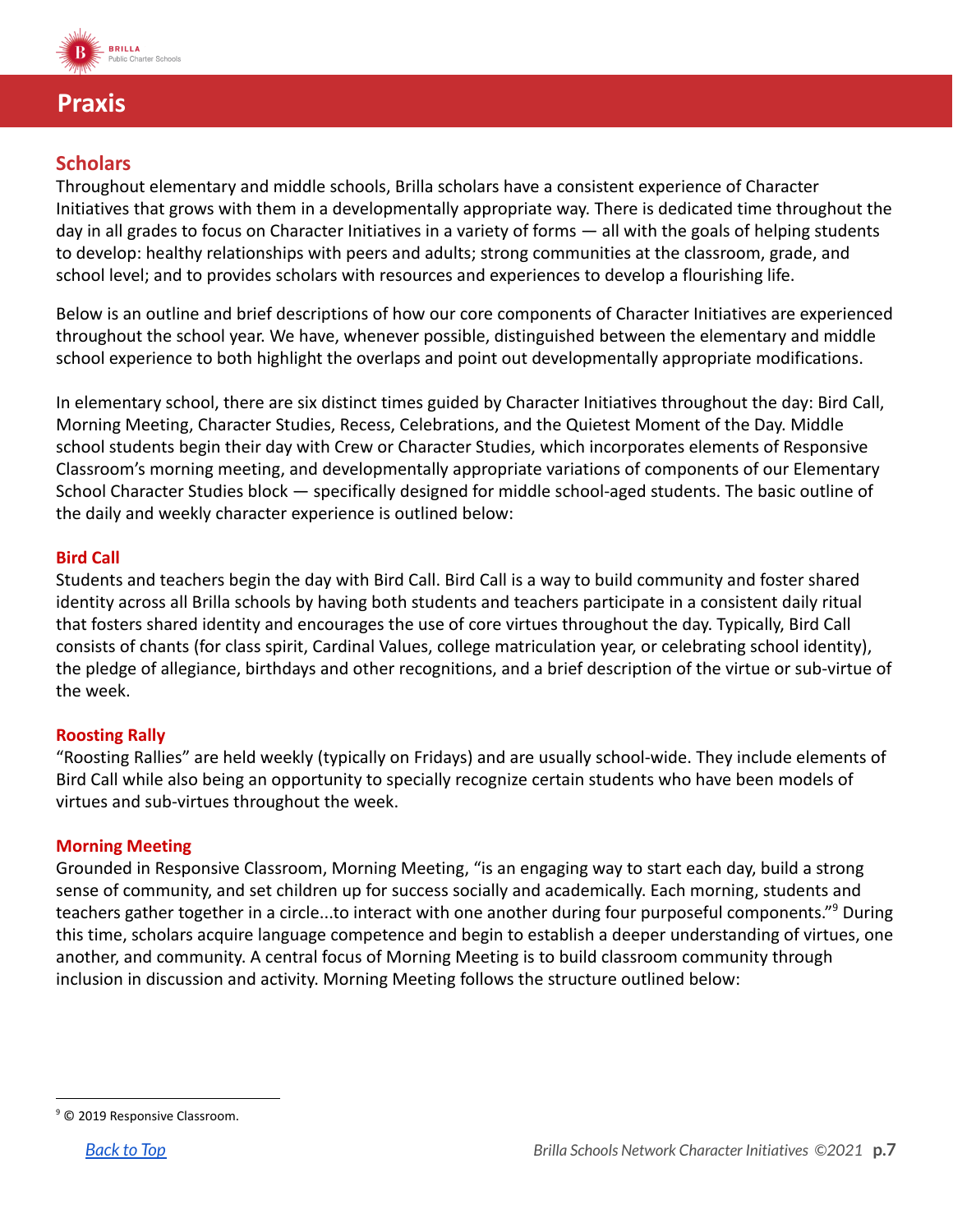

**Greeting:** All members of the classroom community greet one another by name.

**Sharing:** All members of the classroom community share information about important events in their individual and collective lives.

**Morning Message (Elementary Only):** Students read and interact with a short message written by their teacher(s). The message is crafted with the virtue of the week in mind, strives to preview relevant academic work or school community events specific to that day, and/or contemporary/historical context.

**Group Activity:** All members of the classroom community participate in a brief, lively activity that fosters group cohesion, collaboration, and/or collective problem-solving to help scholars practice social and academic skills.

#### **Character Studies & Crew**

At least 20 dedicated minutes per day is dedicated to Character Studies (K-4) or Character Studies / Crew (5-8). During this time, scholars and staff build a rich vocabulary and deepen knowledge through exposure to a virtue, social emotional learning skills, restorative practices through community circles, or celebration and reflection. Each of the components of the character studies block is described below:

**Virtue Lesson (1x/week):** On the first day of the week, scholars are introduced to that week's virtue. Together with the teacher(s), scholars define and unpack the virtue through an engaging lesson. At each middle school grade level, students meet and learn about 2-3 contemporary and/or historical role models per trimester whose life stories explicitly connect to our core and sub-virtues. Students participate in deep dive studies of contemporary or historical figures as exemplars of virtue. In this process, students explore tangible ways to access each exemplar as a model.

**Social Emotional Learning (2x/week):** At Brilla, Social Emotional Learning (SEL) and Character Education are intimately linked and embedded in our Character Initiatives approach. This fusion acknowledges and celebrates the relationship between social emotional competencies (self-awareness, self-management, social awareness, relationship skills, and responsible decision-making) and the whole person. Two days a week are dedicated specifically to Social Emotional Learning content and developing scholar's emotional skills and toolkit. Curriculum is sourced externally from the Human Dignity Curriculum (HDC), Promoting Alternative Thinking Strategies (PAThS), and/or Thriving Learning Communities (TLC). In elementary schools, SEL is skills and tools based, and scholars access coping skills, social interaction methods, and foundational language to name, express, and manage emotions. As students master these skills and methods they transition to a strengths-based SEL program at the end of 6th Grade. Students then become more aware of their strengths, thoughts, feelings, and opportunities for growth and higher order thinking, and fine tune their capacities to explore relationship and community building in different ways.

**Crew (Middle School Only) (2x/week):** In 5th-8th grades Crew focuses on relationship building, academic progress monitoring, pro-active circles and character development.

**Journaling & Reflection (Middle School Only):** In 5th-8th grades journaling and reflection opportunities allow for collaboration with both the High School Placement and Fine and Applied Arts (FAA) teams with a common goal of preparing students to actively reflect on and prepare for who they desire to become in high school, college, and beyond. This is usually connected to the virtue lesson of the week.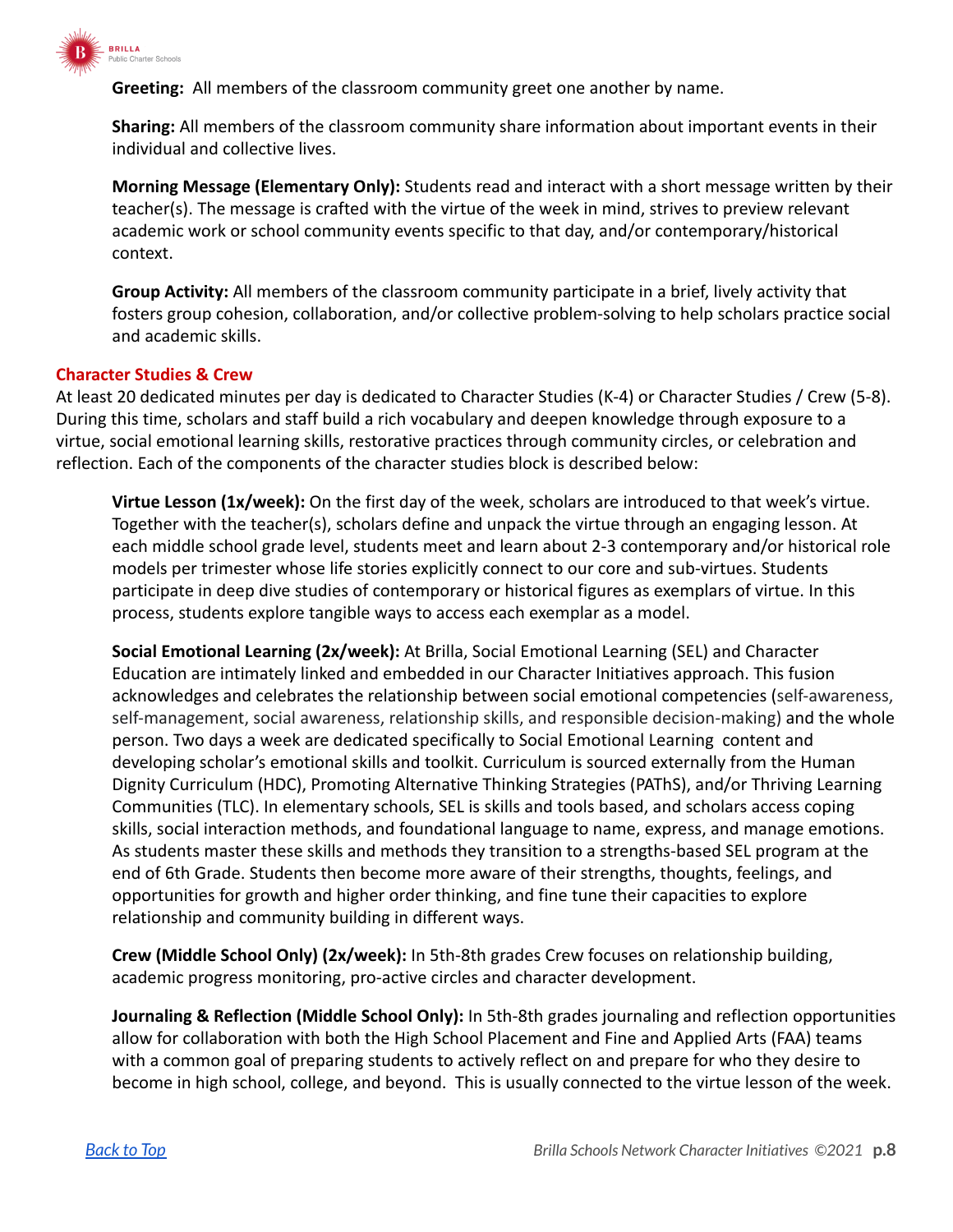

#### **Community Circle**

At least once per week, the class participates in weekly whole-group community circles grounded in proactive restorative practices. The purpose of these circles is to build healthy communities, increase social capital, decrease antisocial behavior, repair harm, and restore relationships. Each time participants meet for community circle, they review the five [agreements](https://drive.google.com/file/d/1HKsTyrkb2KNP8_MF7GZkx0guK_RzbA6B/view?usp=sharing) and commit to honoring each of them. The agreements are:

- Speak from the heart;
- Listen from the heart;
- One voice;
- Assume the best; and
- Keep the space safe.

Based on situational content, restorative circles, conferences, and/or problem solving circles can address any of the following, and can happen both during Crew and at other times throughout the day as needed:

- New or departing members of the community
- Trauma / Current events outside of the school
- Detrimental violations of community
- Change management

#### *[Learn more about Brilla's Community Circle](https://drive.google.com/file/d/1UDIFLcPKZ3_wKEAfm5LXYF_vhR_yaCRX/view?usp=sharing)*

#### **Quietest Moment Of The Day**

The Quietest Moment of the Day is a 2-5 minute guided reflection that happens four times per week, Monday through Thursday, before or after packup at the end of day. Quietest Moment of the Day consists of an intentional set of movements to guide reflection:

- 1. Calm Self Allows scholars and staff to center mind and body, ideally resulting in a silent, if not quiet classroom where all participants can focus on self.
- 2. Gratitude Prompt that encourages scholars and staff to consider individuals, moments or opportunities they are grateful for.
- 3. Daily Review A moment to replay the day. Considering the moments that are most important, mindful of daily schedule and calendar.
- 4. Personal Assessment Centered around virtue, scholars are asked pointed questions about the way they and their peers have practiced being their best selves.
- 5. Look Forward Thinking of the time coming ahead, scholars make a commitment to be their best for the rest of the day and consider the ways they can practice the virtue of focus in the upcoming day.

#### **Celebrations**

We embed chants, cheers and celebrations into our school day to help build community, celebrate accomplishments and create joy all around. Celebrations are a great tool we use on a weekly basis to celebrate student achievement beyond the basic, "Good Job." Celebrations help build student confidence, build morale, bring a sense of fun, and build community.

Once a week on Fridays, K-4 classrooms have a 10-minute scheduled time for weekly celebrations. These ensure a weekly opportunity to model, teach, and encourage scholars to give and receive affirmation. This scheduled opportunity is not optional and requires classroom teacher(s) to prepare ahead of time in order to ensure the practice and authenticity of the chosen celebrations. *[Learn more about Brilla's Celebrations](https://drive.google.com/file/d/1km11QzGiGhvg8Mm6ZNlSDKNdRmuE3D1v/view?usp=sharing)*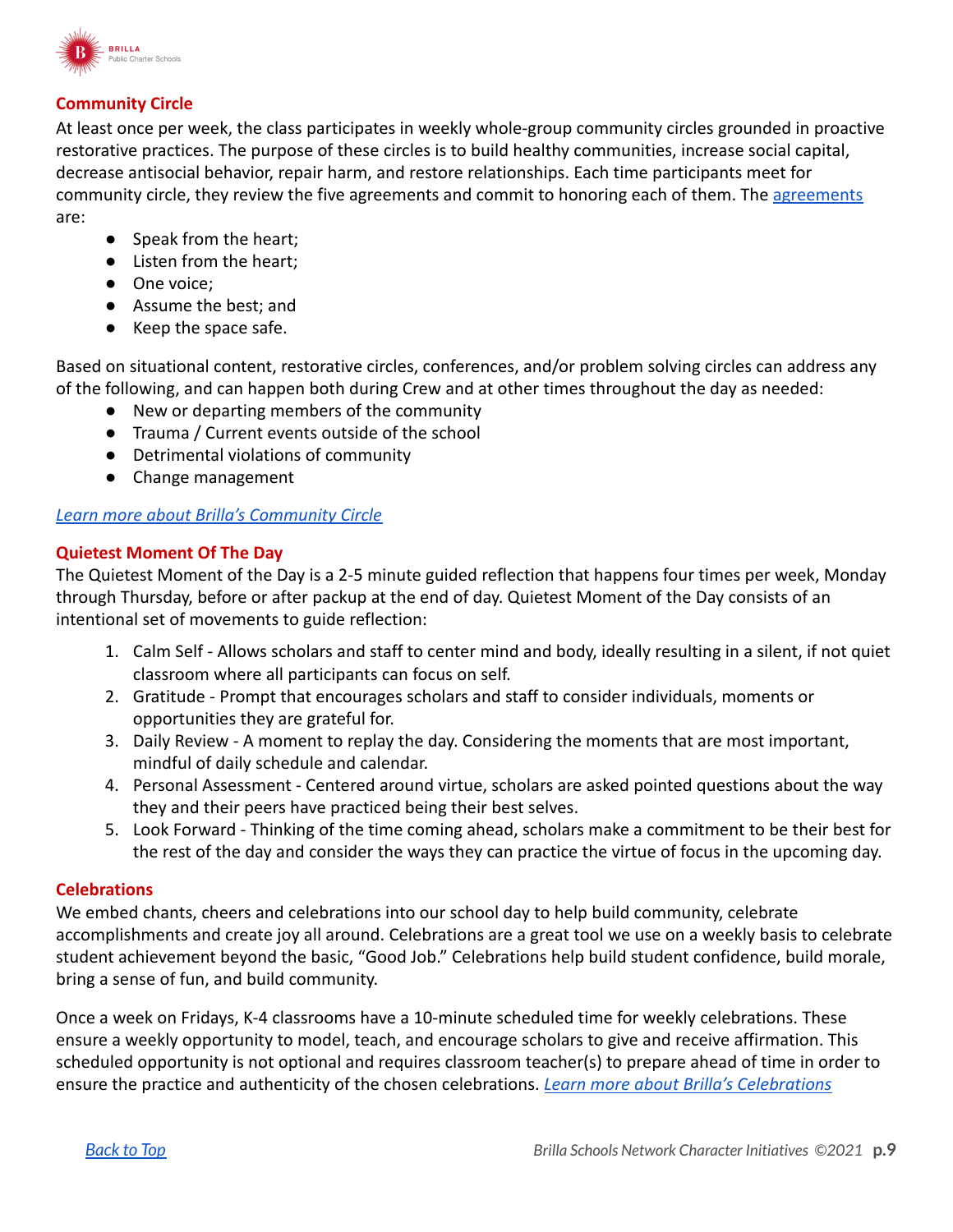

#### **Implicit Character Infusion Opportunities**

In addition to dedicated instructional time, Character Initiatives are also implicitly infused in Elementary School through events, school aesthetics, student awards, all academic contents, and recess activities. Middle School students participate in additional responsive forms of Character Initiatives: centering and, as-needed, community circles.

Teachers across content areas and across instructional responsibilities act as models of character and infuse virtue and SEL work into non-character specific instruction throughout the day; virtues and all components of Character Initiatives are shared language and an integral part of our model and culture.

#### **ELEMENTARY SCHOOL [K-4]** MIDDLE SCHOOL [5-8] **Morning Meeting** Crew **Character Studies Character Studies Virtue Lesson Virtue Lesson SEL** 2x/week 2x/week **SEL Recess** Journaling/Reflection **Celebrations Exemplar Studies Community Circle Quietest Moment of the Day Cross Content**

**Recess:** In grades K-4, there is a suggested weekly recess goal informed by both the virtue scope and sequence and research around scaffolded play. Due to different school logistics (variation in time, space, and management structures) recess currently has a recommended structure, not a required structure.

**Centering:** In grades 5-8, staff is trained in and encouraged to leverage time for Centering, focused on transitions and mindfulness. Centering is a 2-3 minute exercise (especially beneficial after Crew, FAA, and lunch) that is designed to honor both the students and the community's need for resets and processing the changing of spaces.

**Awards, Events, & School Aesthetics**: Students are also celebrated for embodying virtues through a variety of methods of recognition. Scholars practice both giving and receiving affirmation through the following:

- One "Scholar of the Week" per school who demonstrates exemplary character; scholars of the week are eligible to be the Cardinal of the Year.
- Classroom "Mascot of the Week," nominated by peers.
- Annual "[Shine Awards](https://drive.google.com/file/d/1Eks_UndiL-ym8vX-FlJTkvX_W6Xtqxfs/view?usp=sharing)," an end of year, invitation-only celebration that recognizes scholars with/for Virtue Awards and Cardinal of the Year
	- a. Cardinal of the Year (COY): One COY per school is chosen, by secret ballot provided to the entire staff, to receive this honor.
	- b. Virtue Awards: After soliciting formal nominations from all grade level teams, four scholars per school are identified and recognized by their school leader. Each school celebrates one scholar per core virtue (Courage, Justice, Wisdom, Self-Control).
- Throughout our buildings and in each classroom, there are images and bulletin boards highlighting core and sub-virtues and student, historical, and contemporary models of virtue. Character Initiatives boards are a great point of pride in classrooms. We celebrate our virtue work in this space and students look forward to seeing their faces and names up there. It is important that the layout of the bulletin board does not result in the appearance of sub-virtues being "aligned" to any specific core virtue. Instead, our core virtues are the foundation on which all of our sub-virtues are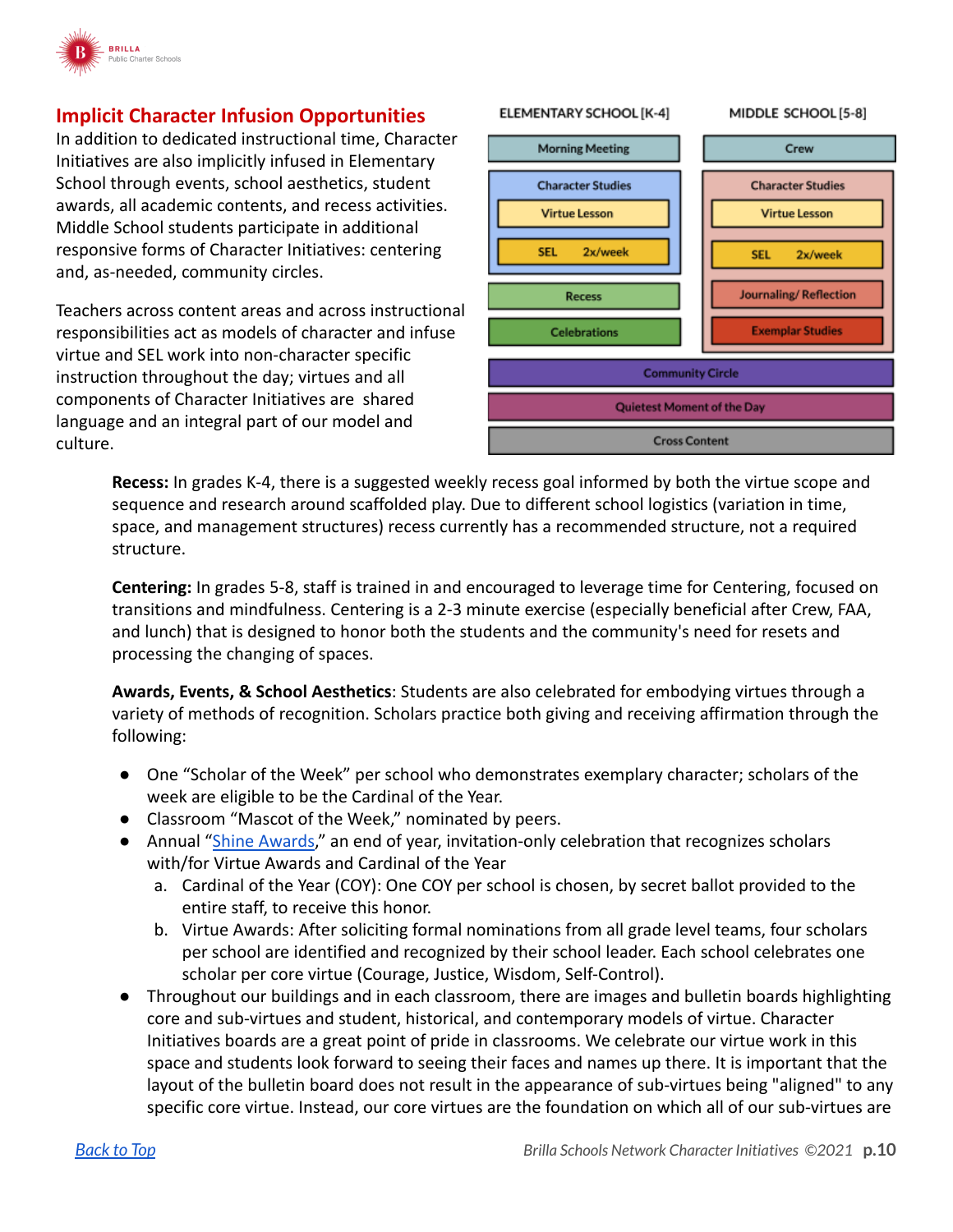

built. Layout options must support an understanding that sub-virtues link across core virtues. *[Learn more about Brilla's Classroom Character Initiatives Bulletin Boards](https://drive.google.com/file/d/18WVUT43lqyckPvBX4ufR3DT6o_icUEGz/view?usp=sharing)*

#### **Building Quotes**

- a. Quotations must be aligned to Brilla values and, when possible, explicitly linked to Brilla virtues
- b. Quotations must be attributed to a diverse set of figures: saints, classical figures, historical figures; at least half of all quotes should reflect the racial background of the student population

#### **Staff**

In order to facilitate authentic character education with children, it is necessary for professionals to own, explore, and invest in personal growth and development. Therefore, all staff — instructional, operational, support, and network based — participate in character formation focused on their own personal growth. This personal growth and development should focus on challenging what we already know and expanding our experiences and beliefs in order to strengthen our individual moral compass.

In addition to this internally focused work, instructional staff also participate in regular instructional and pedagogical professional training<sup>10</sup> and development specifically focused on how to teach components of Character Initiatives, including the guidance of scholars' social emotional development.

Further, Brilla's explicit Equity<sup>11</sup> & Inclusivity<sup>12</sup> work such as the efforts of the Equity & Inclusivity Coalition and training around Equity & Inclusivity are accompanied by the Chief Character Initiatives Officer. *[Learn](https://drive.google.com/file/d/1dCGzEZLx6MVpilqIS5cEPFtYu3PCkz5n/view?usp=sharing) more [about Brilla's Equity & Inclusivity Coalition](https://drive.google.com/file/d/1dCGzEZLx6MVpilqIS5cEPFtYu3PCkz5n/view?usp=sharing)*

At Brilla, equity is about ensuring each individual's access to the tools, skills, support, and resources he or she specifically needs to flourish; and inclusivity is a way to honor the dignity of all members of the community by creating a warm and welcoming environment which celebrates individuality while still adhering to the programmatic mission and vision.

There are several development opportunities of varying frequency directly connected to Character Initiatives.

#### **Weekly Opportunities**

**Morning Reflection & Journaling:** Time for personal reflection on upcoming virtue to be addressed with scholars. (10 minute journaling & sharing). Opportunities to pause and ponder in a positive manner that is personal, provides the practice of stepping away from the busy-ness of the day in a reflective space, allowing all staff to begin the day in a calm and shared manner.

**Grade Level Meeting (GLM) Brainstorms:** Grade level brainstorm that looks ahead at the upcoming core/sub-virtues scholars are focusing on. Goal is to discuss how to bring the definition to life across content in a way appropriate for the age group while also discussing what it looks like/sounds like/feels like when scholars of said age group are developing a strong understanding of the core/sub-virtue. (Grounded in the idea of unit internalization/unpacking).

<sup>&</sup>lt;sup>10</sup> Processes that develop a person's skills and competencies.

<sup>&</sup>lt;sup>11</sup> Equity is about ensuring each individual's access to the tools, skills, support, and resources he or she specifically needs to flourish.

 $12$  A way to honor the dignity of all members of the community by creating a warm and welcoming environment which celebrates individuality while still adhering to the programmatic mission and vision.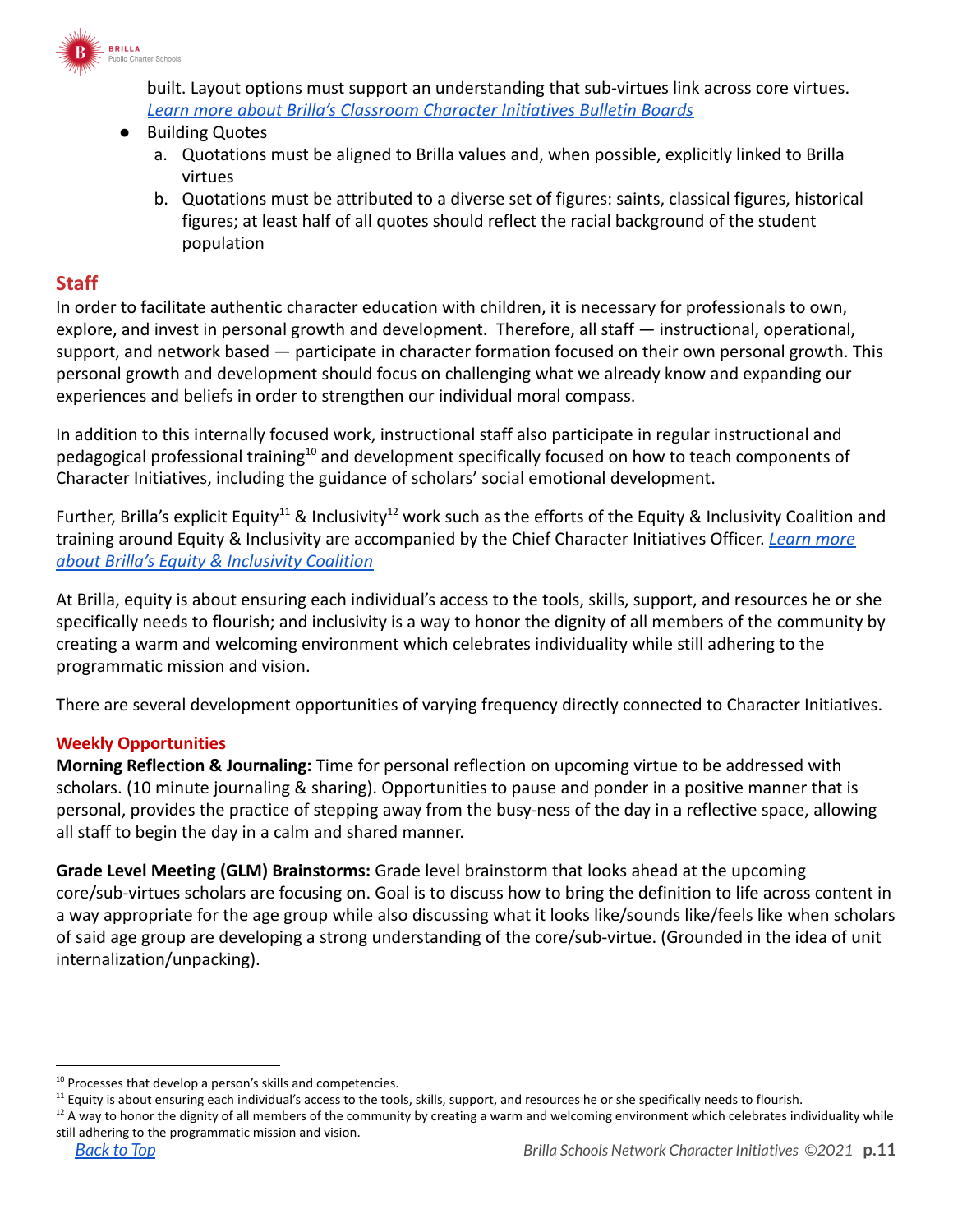

#### **Regular Opportunities**

**Staff Formation (MIP, Data Day, Development Day, etc,):** An opportunity for virtue reflections and community discussions to challenge what we already know, expand our experiences, expand our beliefs, and develop our own moral compass as a larger group. This is a facilitated discussion in response to contemporary writings, character exemplar videos, etc. and often utilizes the I.P.P. reflection process.<sup>13</sup>

**Workshops:** Training and development opportunities around curriculum, skills, and strategies like Love & Logic, Human Dignity Curriculum, Responsive Classroom, Equity & Inclusion, Restorative Practices, and more. Workshops are developed and facilitated by both internal staff and external providers.

**Observations & Walkthroughs:** Character Initiatives team member(s) observes a component across a grade level, school, or network and provides written feedback that highlights noticeable kudos, trends, gaps, and opportunities to campus-based leadership.

**Brilla Bunch:** Brilla Bunches are small, intentional communities populated by staff across different levels of expertise, roles, and campuses. The purpose of regular Brilla Bunch meetings is to best position the entire Brilla community to ensure a supportive infrastructure, empower members to be resources to one another, and complement the broader ways staff are supported. Each intentional small group community is encouraged to deepen the individual and collective understanding of moral truths, honor each person's freedom, and the call to a flourishing life.

**Guiding Teams:** Guiding Teams are composed of 5-12 professional staff that gather to further invest in, explore, and fine-tune our own development in and approach to Character Initiatives. (i.e. book club/study, predetermined relevant topic, etc). This is optional, offered as appropriate/needed, and has a turnover of participants making it possible for widespread involvement and buy-in.

#### **Annual Opportunities**

**Summer Onboarding & Training:** The Character Initiatives Team provides a series of professional development sessions that establish and refresh staff/teacher knowledge of the Character Initiatives approach, components, skills, and processes. These sessions include but are not limited to:

- Character Initiatives Theory & Praxis
- Virtue / Sub- Virtue Deep Dive
- Morning Meeting
- Crew
- Dignified Engagement<sup>14</sup>
- Social Emotional Learning
- Wellness and Flourishing

In addition to time dedicated to staff development, there are also staff-specific events and awards that mirror how we recognize and appreciate scholars who exemplify Character:

**Development Days:** The Development Days provided by the Brilla Public Charter Schools network ensure that staff of all skill levels and positions receive targeted, high impact professional learning. Themed after the

<sup>13</sup> *I.P.P. Process: Facilitated reflection on identity, purpose, and performance by intentionally asking: "Who Am I?", "Why Am I?", and "How am I doing at living my purpose?" establishing a critical awareness of circumstances and realities.*

<sup>&</sup>lt;sup>14</sup> Dignified Engagement is a practice grounded in the special value of every human person. This person-centered approach fosters a community where all members are both valued as unique individuals and also responsible for the collective flourishing of the community.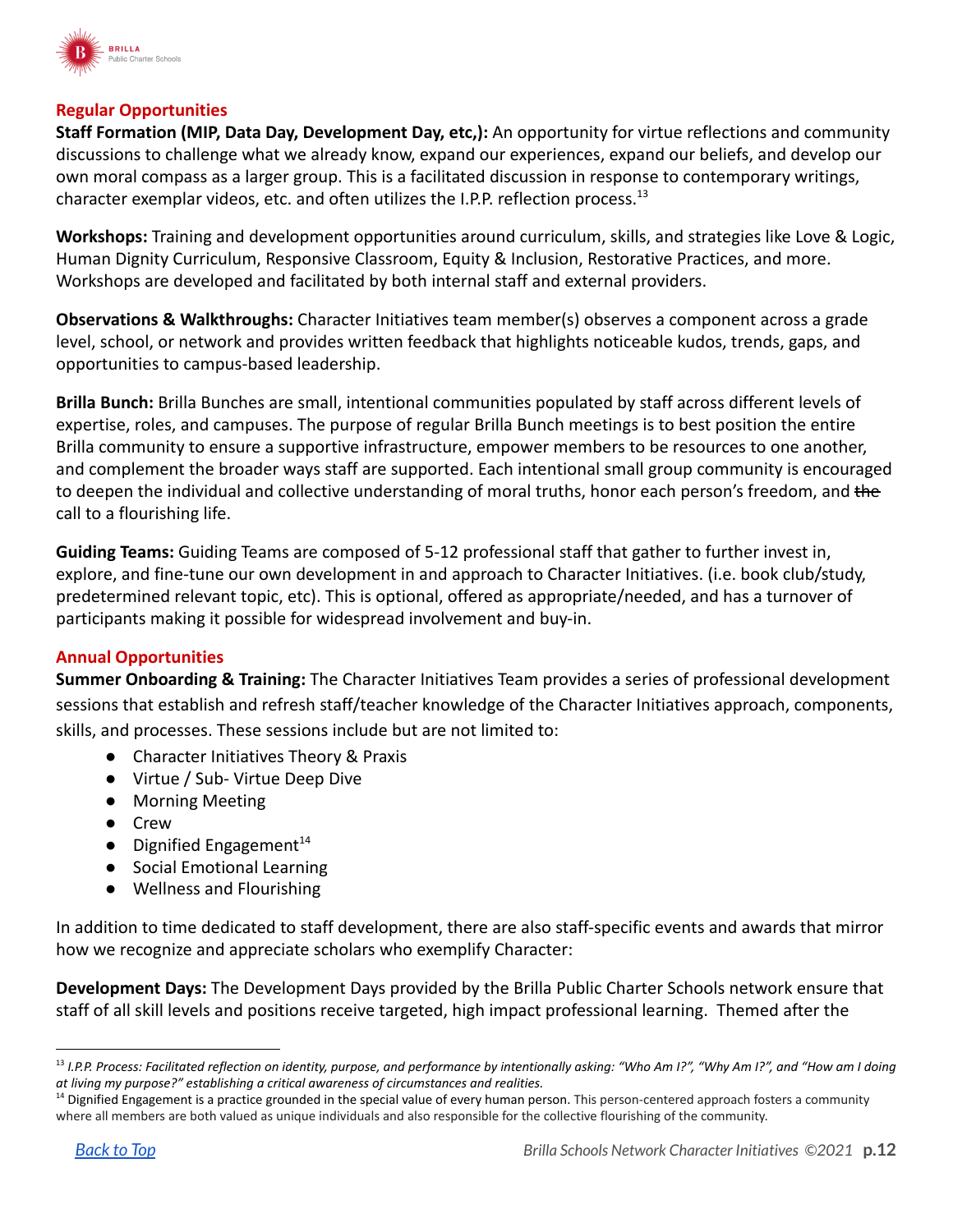

network-wide strategic priorities, facilitators connect and deepen staff's awareness of and progress towards excellent execution of Brilla's Essential Practices. The Development Days bring to life Brilla's [Characteristics](https://docs.google.com/document/d/10wfg10_O4K8e5gqlIaB1UgdVmysPKEZ4_VTGNy7UYjY/edit) of [Professional Learning.](https://docs.google.com/document/d/10wfg10_O4K8e5gqlIaB1UgdVmysPKEZ4_VTGNy7UYjY/edit)

The Development Days professional learning sessions' end goal is to improve the dynamic relationship between content, staff knowledge and skill, and student engagement. Understanding that the instructional core is made up of three components, the student, the staff member, and the content, Brilla Development Days aim to improve the quality and level of student learning by targeting the importance of the task and student achievement at the center of the core.

**Employee of the Month:** No fewer than 4 and no more than 7 staff members are recognized each year as the Employee of the Month. Open to all salaried Brilla staff members, the Employee of the Month is nominated by their peers based on their embodiment of the Brilla virtues and commitment to the Brilla mission. The staff member is then celebrated by all teams in various ways (using Love Languages as a guide).

**Staff Cardinal of the Year:** At the end of the school year, all of the Employees of the Month qualify to be voted on as Staff Cardinal of the Year, the all-around most exemplary team member.

**Staff SHINE Awards:** Staff SHINE Awards is an opportunity to celebrate and recognize staff who have achieved excellence in uplifting the Brilla mission, vision, values and/or virtues. This is an inclusive event for all Brilla Staff, honoring a select few staff members who have demonstrated exceptional excellence in 5 celebrated and awarded areas.

#### **Family**

Beginning at the moment of recruitment, continuing through enrollment and for the duration of the Brilla experience, the value and importance of Character Initiatives is communicated to parents side-by-side with the value and importance of Academics.

Our comprehensive approach, calling all members of our community to prioritize living a life of deep meaning and purpose paired with our prioritization of families as the first educators<sup>15</sup> of their children, informs and guides Character Initiatives with and for families. Recognizing and honoring this mutually beneficial partnership includes aspects of giving and receiving. We invite families to partner with us and guide what we offer, while also extending resources and opportunities for families to deepen their capacity and knowledge.

When considering families as the first educators, we name and recognize that there is a difference between a "teacher" and an "educator" (i.e. non-teaching staff and families are educators, though they may not be employed as teachers per se). As educators, families don't just sign up and wash their hands of the education of their children, they participate in the education of their children and we all walk together as partners. Adults at Brilla may not always be the first to introduce certain topics to scholars. Further, there may be times of disagreement between a Brilla educator or teacher and the family's approach to a topic or situation. When appropriate, we honor families in educating their child so long as it is not objectively harmful.

All content for parents and families have the child in mind and are grounded in an intent to unify, align, and enhance - not diminish their personal approach/parenting style. Content topics include: Love & Logic methods

<sup>&</sup>lt;sup>15</sup> The special right of families to choose the best path of formation and education for their child grounded in partnership and a lived philosophical agreement between school and family.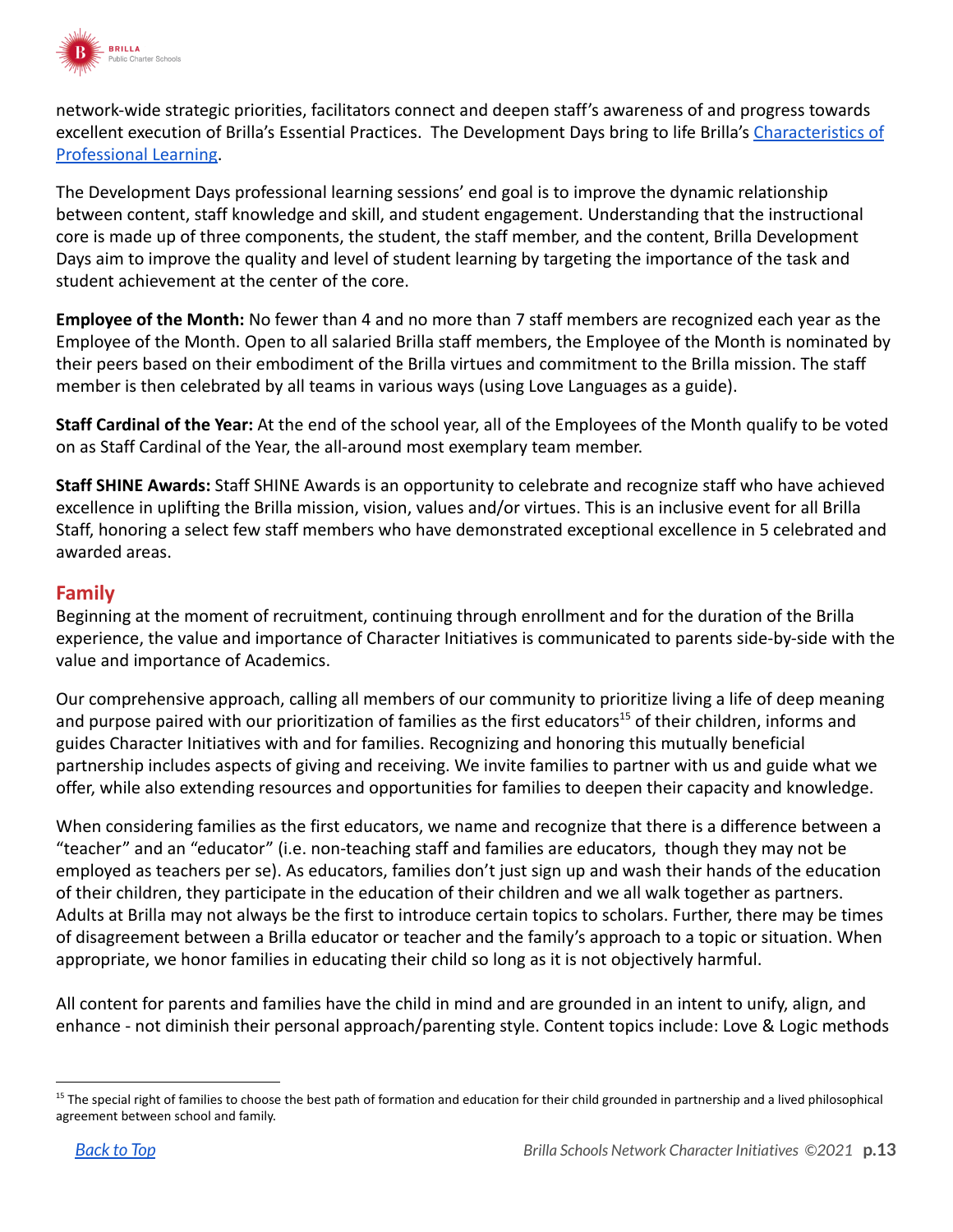

affective language; behavior responsiveness and discipline skills/best practices; developmentally appropriate and dignified engagement, etc. Character Initiatives for families are incorporated into:

- Back to School Night
- Coffee & Conversations
- School based newsletter
- Parent University
- Annual Character Initiatives Family Dinner & Listening Session
- Parent Teacher Conferences
- Network-Wide Family Workshops

#### **Monthly Newsletter**

Each month as part of the school-wide newsletter, a small section on Character Initiatives is included with the purpose of bringing one of the core or sub-virtues into focus for families. i.e. *"We kicked-off our school year focusing on dignity and building classroom communities. With a focus on the special value of every human person we build strong friendships and healthy habits to get into the rhythm of our year together. This month we will look at our core virtues: courage, wisdom, justice, and self-control. When you see your child modeling these, please name it and celebrate. A celebration can be as simple as a high-five or a happy dance!"*

#### **Coffee & Conversations**

As part of monthly Coffee & Conversations, character leads at each campus share a brief, 10-minute reflection and activity in which they present an upcoming virtue or sub-virtue, its definitions, and provide an opportunity to explore what that looks like, sounds like, and feels like for students and families at home.

#### **Parent University**

Character content is included in Parent University, in which families have the opportunity to engage in content directly related to their child's development, the time of year, and other relevant concerns or questions expressed by families. Topics and best practices highlighted include Love and Logic, Anti-Bullying, how to have crucial conversations with children, the Restorative approach, boundary setting, and more.

#### **Bulletin Board**

Each campus has one school-wide bulletin board (typically near the entrance and easily viewable by families at drop-off and pick-up) which contains relevant and timely virtue content, usually celebrating the previous academic year's Cardinal of the Year.

#### **Network-Wide Family Workshops**

The Character Initiatives Team provides optional formation opportunities for family members to grow in virtue and moral development through reflection, community-building, and explicit instruction in the virtues and Transcendentals. These are organized and arranged in partnership with the Family Involvement Committee (FIC) and campus-based leadership.

#### **Annual Character Initiatives Family Dinner and Listening Session**

Once per year, campus-based leadership identifies a select number of families who are then invited to a "Family Dinner" and Listening Session. The objectives of this event are to build community among families and across campuses and collect qualitative data on how families understand, view, and value the Character Initiatives approach at Brilla. Guiding questions are posed to families (i.e., "How has character initiatives at Brilla impacted your scholar this year?" "Which core or sub virtue has your child modeled this year? How and when?"). Families respond and discuss, and qualitative data is collected to further improve and inform our Character Initiatives approach.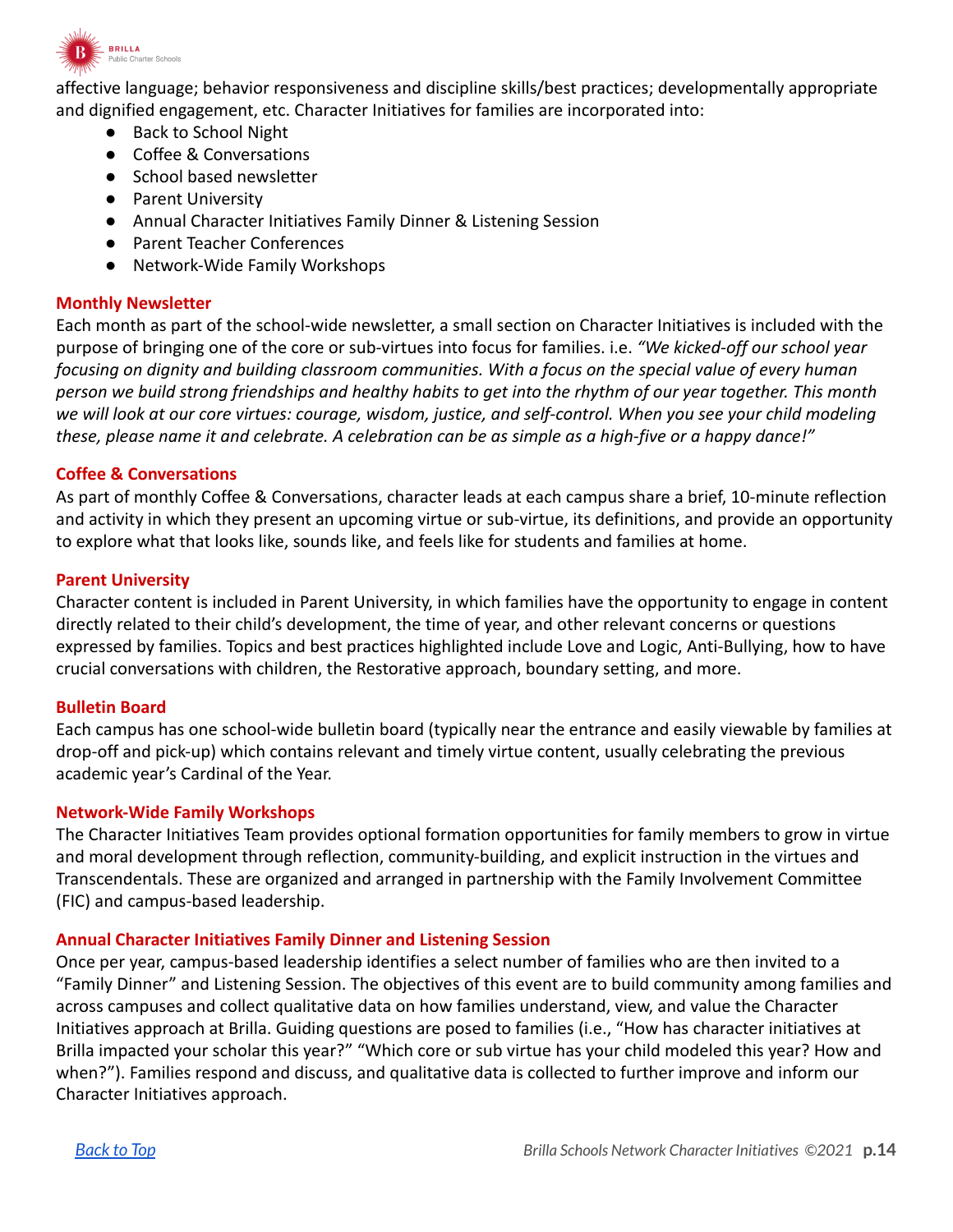

#### **Social Media**

The weekly Character Initiatives component of campus-based social media posts help to foster a sense of community, understanding and shared identity for students and staff, as well as give students the opportunity for families to see their fellow Brilla stakeholders and engage with the shared definition of our virtues, sub-virtues, and shared language. The content also provides an opportunity for students, staff, and family members to model and exemplify these virtues, sub-virtues, and/or shared language in a way that leverages it being showcased and seen by their peers.

### <span id="page-14-0"></span>**Roles and Responsibilities**

At scale, the Character Initiatives Leadership Team consists of Character Initiatives staff of Brilla Schools Network of the Charter Management Organization and one campus-based leadership member per Brilla School. In addition, one grade-level staff member per grade per school is assigned and empowered to focus on Character Initiatives at the grade level. All members of the Character Initiatives Team strive to:

- Champion Character Initiatives at Brilla and ensure that all aspects of the Brilla model are implemented with fidelity, excellence, and joy;
- Seek regular feedback, solicit input, and engage in courageous conversations in order to better themselves and others;
- Understand and communicate that one's character is always developing and evolving;
- Demonstrate an understanding of virtues by making moral choices and taking advantage of opportunities to live and to develop these virtues;
- Reflect on good character through intentional reflection on virtues and moral habits;
- Celebrate living a life of truth and goodness;
- Identify and recognize classical, historical, contemporary, and future character exemplars;
- Demonstrate a commitment to personal growth and development focused on challenging what we already know and expanding our experiences and beliefs in order to strengthen our individual moral compass.

#### **Brilla Schools Network**

**Chief Character Initiatives & Culture Officer:** The Chief Character Initiatives Officer (CCICO) is responsible for the vision and direction of Character Initiatives & Culture for Brilla Public Charter Schools, responsible for developing curriculum, facilitating instruction, and measuring progress in virtue formation, social-emotional development, student behavior, and joyful & inclusive culture. The CCICO plays a leadership role in supporting a culture of joy & rigor which honors the dignity of each member.

The CCICO provides leadership and expertise to both Seton Education Partners, including El Camino, and Brilla Public Charter Schools. The Brilla Schools Network is growing and the CCICO also contributes to regular strategic planning sessions required to guide this growth. The CCICO is responsible for the vision and direction of all components of Character Initiatives & Culture across stakeholder groups, especially with regard to sourcing, creating, executing, and assessing said components (i.e. moral, virtue, social-emotional, equity and inclusivity, restorative, etc). The CCICO aims to ensure a culture where adults and students have dignified, pro-community interactions grounded in love.

**Senior Director of Character Initiatives & Culture:** The Senior Director of Character Initiatives & Culture (SDCIC) is responsible for capacitating the vision and direction of Character Initiatives & Culture for Brilla Public Charter Schools. This responsibility includes being a primary thinker with regard to strengthening and further developing content, curricula, processes, and systems that influence facilitation, instruction, and progress measurement of Brilla's Character Initiatives and Culture (e.g. virtue formation, social-emotional development,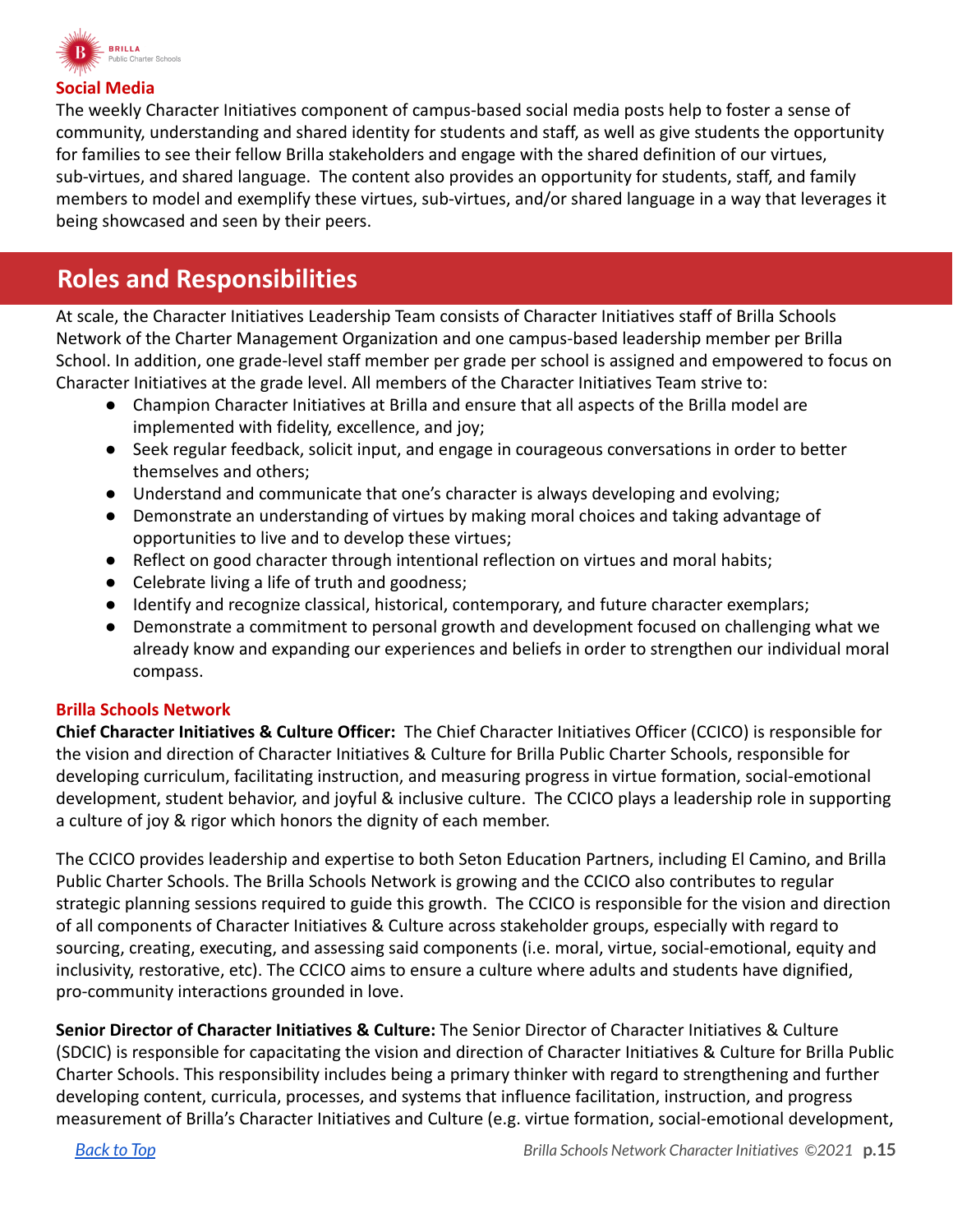

student behavior, and joyful & inclusive culture, overall engagement, and ethos). The SDCIC plays a leadership role in supporting a culture of joy & rigor which honors the dignity of each member.

The SDCIC provides leadership and expertise to both Seton Education Partners, including El Camino, and Brilla Public Charter Schools. The SDCIC is the primary coach of all components of Brilla Culture across stakeholder groups, especially with regard to sourcing, creating, executing, and assessing joyful & inclusive culture events and ethos. The SDCIC aims to ensure a culture where adults and students have dignified interactions grounded in love.

**Director of Elementary Character Initiatives:** The Director of Elementary Character Initiatives (DECI) is responsible for strengthening curriculum, facilitating instruction, and measuring progress in virtue formation, social-emotional development, and student behavior across four elementary school campuses. The DECI plays a leadership role in supporting a culture which honors the dignity of staff, students and families network-wide. Further, the DECI is responsible for executing and assessing Character Initiatives (i.e. moral, virtue, social-emotional, equity and inclusion, restorative practices) across all stakeholder groups.

**Director of Middle Character Initiatives:** The Director of Middle Character Initiatives (DMCI) is responsible for strengthening curriculum, facilitating instruction, and measuring progress in virtue formation, social-emotional development, and student behavior across middle school campuses. The DMCI plays a leadership role in supporting a culture which honors the dignity of staff, students and families network-wide. Further, the DMCI is responsible for executing and assessing Character Initiatives (i.e. moral, virtue, social-emotional, equity and inclusion, restorative practices) across all stakeholder groups.

**Character Initiatives Lead - El Camino:** There is one Character Initiatives Lead at El Camino Faith Formation Programs, directly managed by the Director of Programs and supervised by the appropriate member of the Brilla Schools Network Character Initiatives team. In collaboration with the Superintendent of Programs, the character initiatives lead is responsible for establishing, maintaining, and implementing the vision for character initiatives across all aspects of his/her assigned portfolio. The Character Initiatives Lead is the main liaison between the El Camino Leadership Team, each El Camino Manager and the Brilla Schools Network.

#### **Campus-Based Leaders**

**Elementary Schools Character Initiatives Curriculum & Instructional Coach (Character Initiatives Lead):** There is one Character Initiatives Curriculum & Instructional Coach (Character Initiatives Lead) per building at Brilla Charter Schools, directly managed by the principal or Assistant Principal and developed in their content by the appropriate member of the Brilla Schools Network Character Initiatives team. In collaboration with the campus-based leadership, the Character Initiatives Curriculum & Instructional Coach is responsible for implementing, monitoring, and enhancing the vision for character across all aspects of the campus. The Character Initiatives Curriculum & Instructional Coach directs, coaches, and supports grade-level Character Initiatives Liaison(s). The Character Initiatives Curriculum & Instructional Coach also serves as the instructional coach for a specified roster of teachers. Further, the Character Initiatives Curriculum & Instructional Coach is the main liaison between the school and the Brilla Schools Network Character Initiatives team. Campus-Based Character Initiatives Curriculum & Instructional Coaches have an active role in the health of both the Character Initiatives domain and Character Initiatives content. (Character Initiatives content lives within Character Initiatives as a domain).

**Middle Schools Character Initiatives Curriculum & Instructional Coach (Character Initiatives Lead):** There is one Character Initiatives Curriculum & Instructional Coach per building at Brilla Charter Schools, directly managed by the principal or Assistant Principal and developed in their content by the appropriate member of the Brilla Schools Network Character Initiatives team. In collaboration with the campus-based leadership, the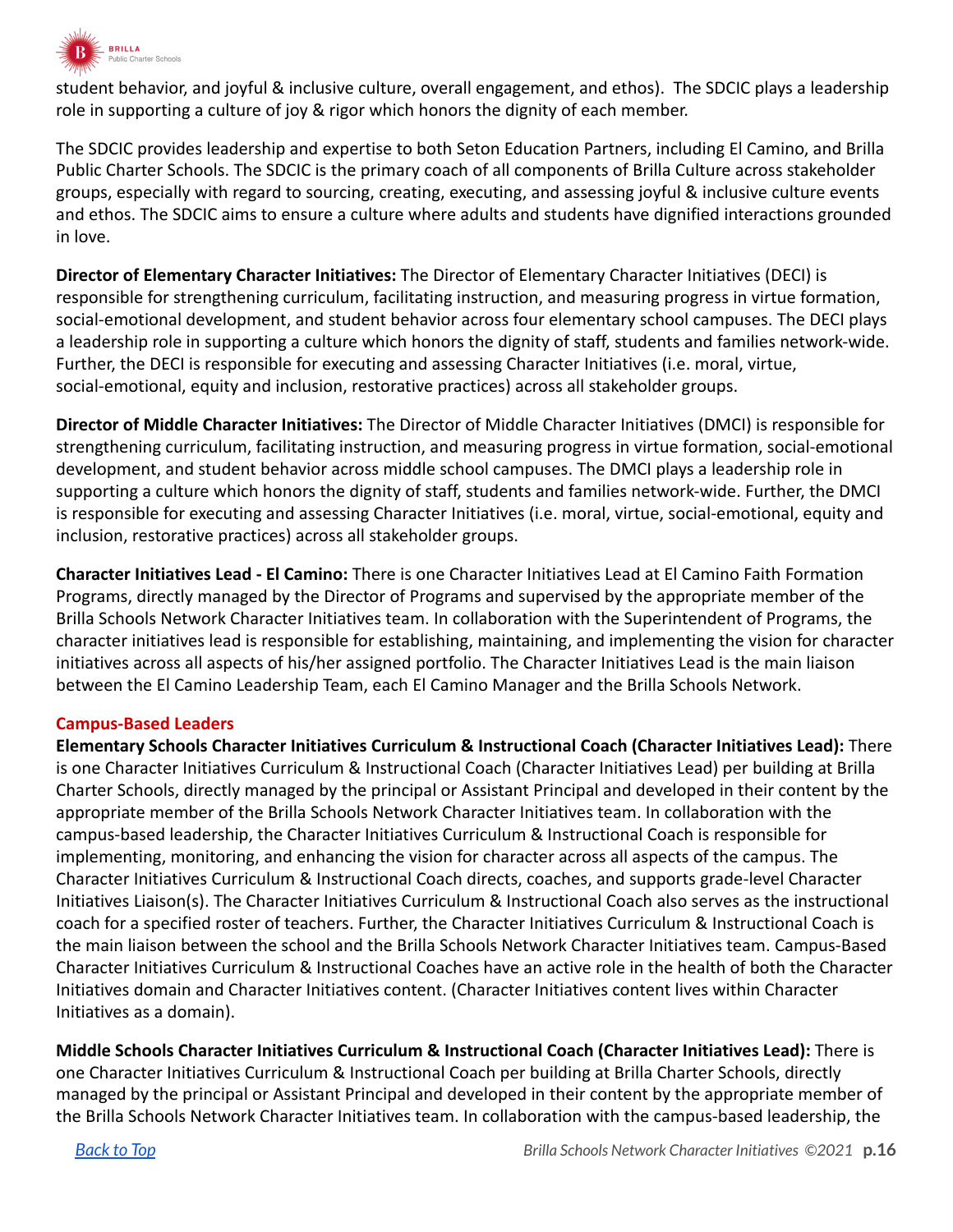

Character Initiatives Curriculum & Instructional Coach is responsible for implementing, monitoring, and enhancing the vision for character across all aspects of the campus. The Character Initiatives Curriculum & Instructional Coach drives student accountability and behavior support. The Character Initiatives Curriculum & Instructional Coach directs, coaches, and supports grade-level Character Initiatives Liaison(s). The Character Initiatives Curriculum & Instructional Coach also serves as the instructional coach for a specified roster of teachers. Further, the Character Initiatives Curriculum & Instructional Coach is the main liaison between the school and the Brilla Schools Network Character Initiatives team. Campus-Based Character Initiatives Curriculum & Instructional Coaches have an active role in the health of both the Character Initiatives domain and Character Initiatives content. (Character Initiatives content lives within Character Initiatives as a domain).

#### **Grade-Level Teachers**

**Character Initiatives Content Liaison**: The Character Initiatives Content Liaison (CCL) is the Character Initiatives champion on a grade level. The CCL is responsible for preparing and providing materials, highlights, and tips for their grade level team on how to execute that content in their classroom on a weekly basis, as well as message anything grade appropriate coming to/from the Character Initiatives Curriculum & Instructional Coach. The Character Initiatives Content Liaison assumes the responsibilities for this role in addition to being a classroom teacher.

For grades where there are multiple Character Initiatives Content Liaisons across the network, only one CCL per grade will revise or manipulate content for said grade for all schools in the network. This CCL will be identified collaboratively by the School Leaders and network Character Initiatives leaders. They are responsible, under the guidance of the Character Initiatives Curriculum & Instructional Coach in their building and the corresponding network Character Initiatives leader, for applying a critical lens to all grade level Character Initiatives content and providing materials and training for teachers in how to execute that content in their classroom on a weekly basis.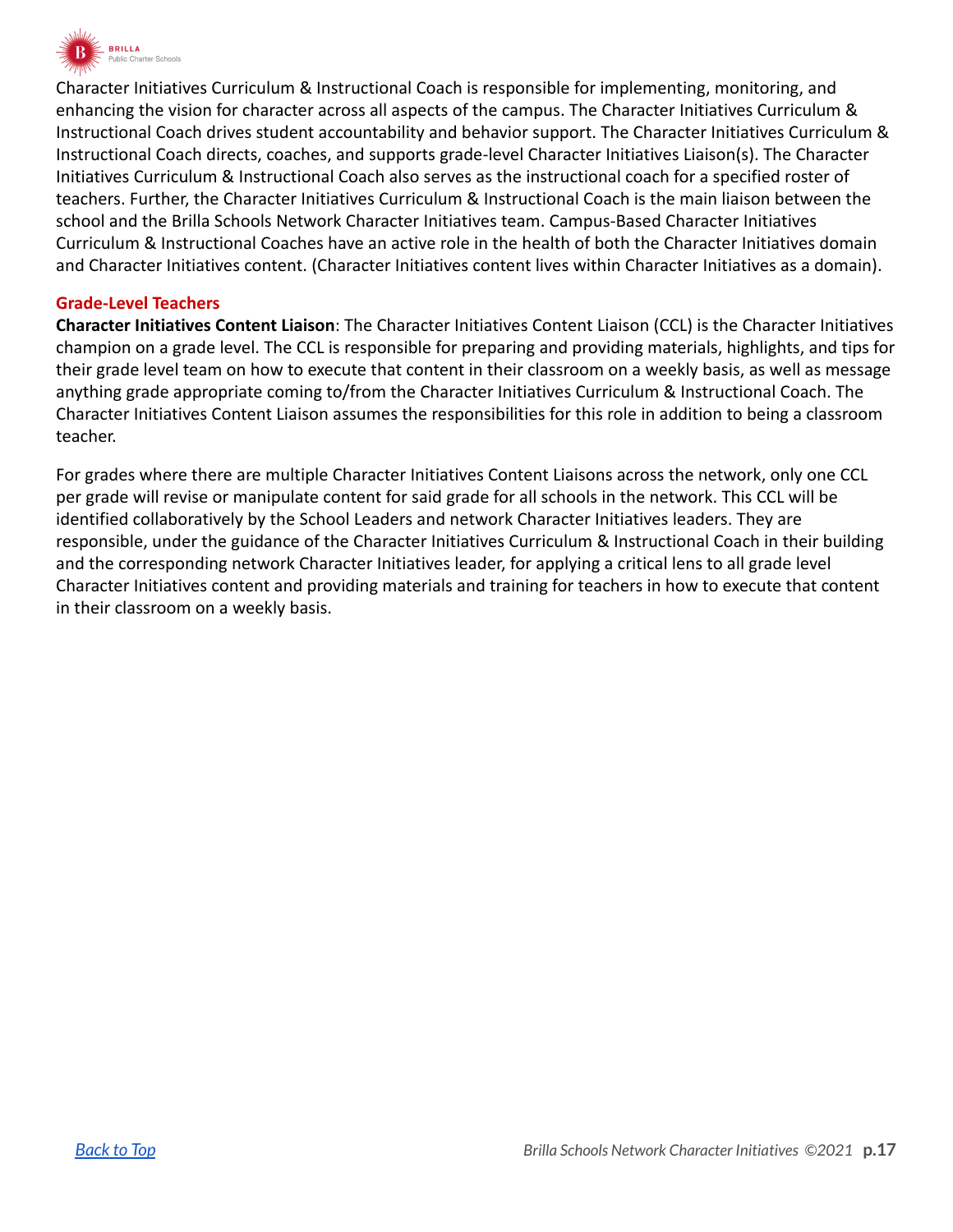

## <span id="page-17-0"></span>**Definitions**



**Courage:** Doing what is right in the face of fear <sup>K-1</sup> and finding the strength to persevere, <sup>2-3</sup> and having a willingness to venture when unsure. <sup>4+</sup>



Justice: Fairness. <sup>K-1</sup> Giving to each what is due, <sup>2-3</sup> consistent with one's dignity. <sup>4+</sup>



**Self Control:** Actively monitoring voice and body  $K+1$  by considering their impact  $2-3$  and exercising power over impulses. 4+



Wisdom: Making thoughtful choices <sup>K-1</sup> demonstrated in word and action <sup>2-3</sup> with knowledge of the things that matter. <sup>4+</sup>

| <b>Sub-Virtues</b>      |                                                                                               |                       |                                                                                          |  |
|-------------------------|-----------------------------------------------------------------------------------------------|-----------------------|------------------------------------------------------------------------------------------|--|
| <b>Diligence</b>        | Steady, earnest and energetic effort.                                                         | <b>Kindness</b>       | Caring for each other in all we do and say.                                              |  |
| <b>Empathy</b>          | Understanding and sharing another's thoughts and<br>feelings.                                 | <b>Mercy</b>          | Choosing to respond with love, even when it's<br>not easy.                               |  |
| <b>Gratitude</b>        | Thankfulness for the gift of life and the gifts in life.                                      | <b>Moderation</b>     | Striving for balance in one's life.                                                      |  |
| <b>Heroism</b>          | Taking noble action for a good cause.                                                         | Orderliness*          | Keeping oneself physically clean and neat and<br>one's belongings in good order.         |  |
| <b>Honesty</b>          | Truthfulness: loving the truth, telling the truth, and<br>living truthfully in word and deed. | <b>Patience</b>       | Maintaining calm and control when completing<br>a task or experiencing challenge.        |  |
| <b>Humility</b>         | Looking at one's own strengths and weaknesses<br>while appreciating the gifts of others.      | <b>Perseverance</b>   | Sticking to it $-$ even when you'd rather give up.                                       |  |
| <b>Initiative</b>       | Independently finding opportunities for thoughtful<br>action.                                 | <b>Respect</b>        | Choosing to treat others and self politely and<br>kindly, in acknowledgement of dignity. |  |
| Integrity               | Living life faithful to good principles and high ideals.                                      | <b>Responsibility</b> | Fulfilling one's just duties.                                                            |  |
| Age Specific Sub-Virtue |                                                                                               | Modesty*              | Purity of heart in action.                                                               |  |

\*At 7 th grade, **'modesty'** replaces **'orderliness.'**

|                                                                                                                            | Shared Language                                                              |                             |
|----------------------------------------------------------------------------------------------------------------------------|------------------------------------------------------------------------------|-----------------------------|
| <b>Dignity</b>                                                                                                             | <b>Community</b>                                                             | Love                        |
| The special value of every                                                                                                 | A group of people sharing space, interests, or work. <sup>K-4</sup> A shared | To will the good of others. |
| human person.                                                                                                              | environment to experience peer and group relationships. <sup>5-8</sup>       |                             |
| Equity: ensuring each individual's access to the tools, skills, support, and resources they specifically need to flourish. |                                                                              |                             |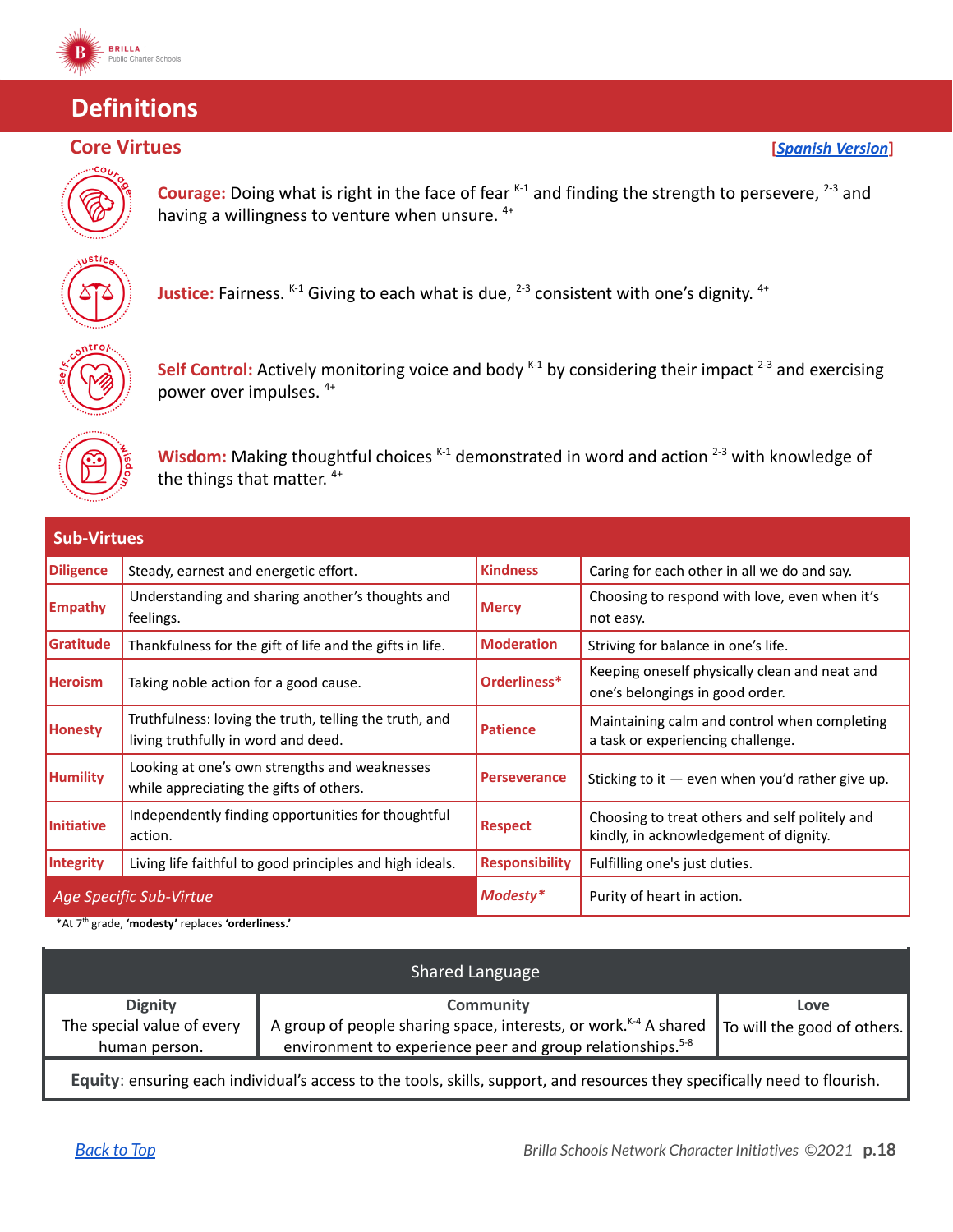

### <span id="page-18-0"></span>**External Resources**

We utilize both externally and internally developed curriculum and programming to support Character Initiatives at Brilla. This combination makes our programming both uniquely "Brilla," as well as grounded in the most proven and innovative practices out there. Character Initiatives are a part of a holistic collaboration between the Character Initiatives and Student Services teams at Brilla to provide a cohesive experience for all students in social emotional learning (SEL) and character development. We utilize the CASEL competencies to vet all external programs and as a lever for evaluating the implementation of our comprehensive Character and SEL programs.

#### **CASEL Competencies**

[The CASEL Competencies](https://casel.org/sel-framework/), or the CASEL 5, address five broad and interrelated areas of competence and highlight examples for each: self-awareness, self-management, social awareness, relationship skills, and responsible decision-making. CASEL's SEL framework fosters knowledge, skills, and attitudes across five areas of competence and multiple key settings to establish equitable learning environments that advance students' learning and development.

#### **Human Dignity Curriculum**

[Human Dignity Curriculum \(HDC\)](http://website) an innovative program that focuses on personal development and informed decisions related to students' sexuality based on an understanding of themselves and in respect of their own human dignity and the dignity of others. Each lesson focuses on the "big picture" theme of how a proper understanding of the human person leads to human flourishing—helping students to understand and develop healthy habits, good decision-making skills, and a strong sense of meaning and purpose.

The HDC is intended as an alternative to existing programs, often confused and inadequate, while still meeting guidelines established by the UN and WHO.

Core Themes (Grades K-12)

- Human Dignity
- Hierarchy of Living Beings/ Powers of Living Things:
	- Vegetative (nutrition, growth, reproduction: basic physical existence)
	- Sensitive (senses and emotions: relation with the world)
	- Rational (intellect and will: self-awareness and determination)
- Intentional Actions
- Human Freedom
- Persons as Subjects vs. Objects
- Friendship & Heroes

#### **Love and Logic**

[Love and Logic](https://www.loveandlogic.com/) is a research-driven, whole-child theory founded in 1977 by Jim Fay and Foster W. Cline, M.D. It provides practical tools and techniques that help adults achieve respectful, healthy relationships with their children through a behavior management system grounded in a cycle of empathy, shared control, reasonable consequences, and shared thinking. The language framing used in this system activates students' frontal cortex, which, over time, facilitates greater self-management and self-regulation.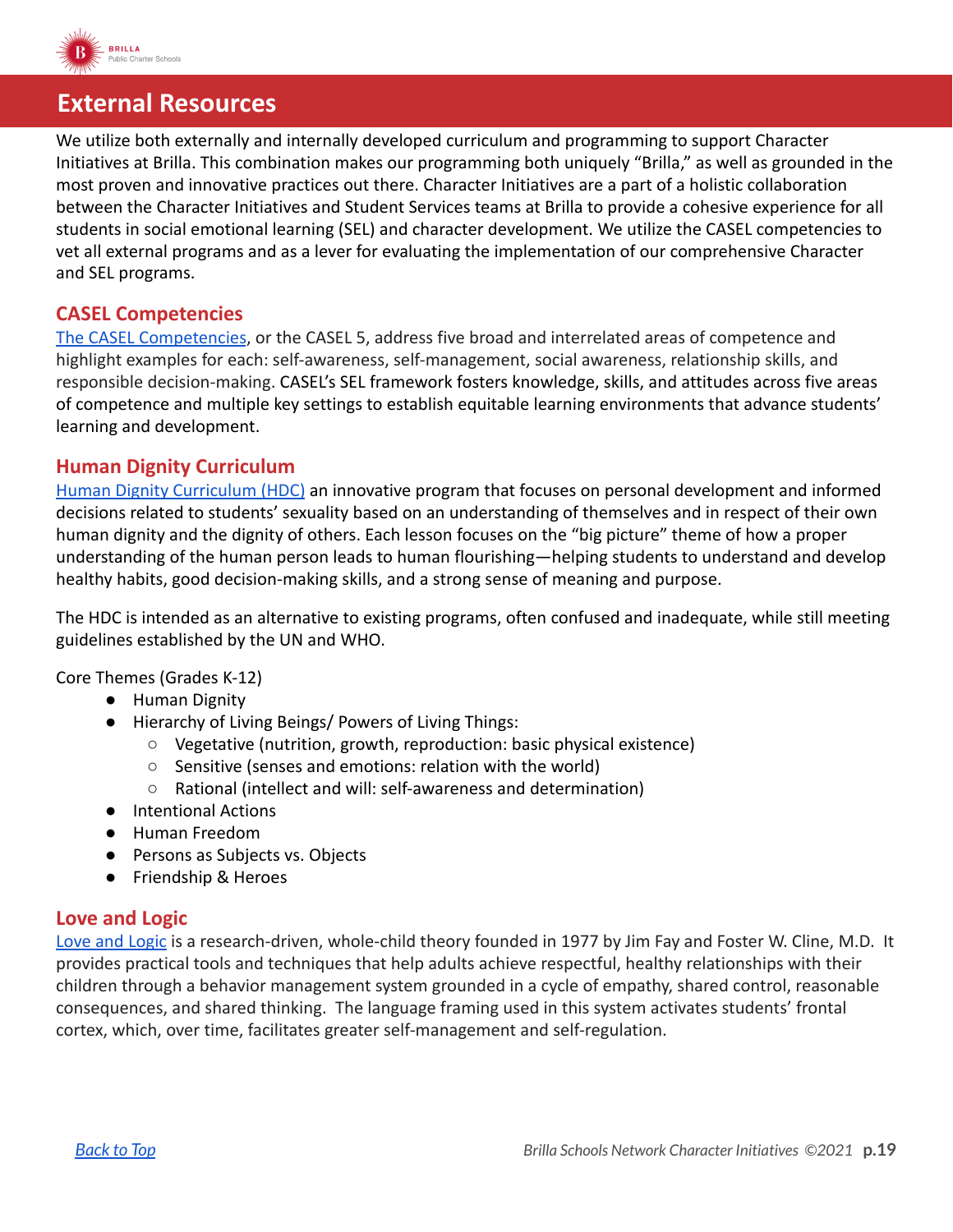

#### **PAThS Curriculum**

The [PAThS curriculum](http://www.pathstraining.com/main/curriculum/) is a comprehensive program for promoting emotional and social competencies and reducing aggression and behavior problems in elementary school-aged children while simultaneously enhancing the educational process in the classroom. This innovative curriculum is designed to be used by educators and counselors in a multi-year, universal prevention model. Although primarily focused on the school and classroom settings, information and activities are also included for use with parents.

It has become clear over the last two decades that high quality SEL needs to be at the core of the school curriculum to best achieve the educational goals we want for our students, and science has recently explained why. Imaging and other basic research from social cognitive neuroscience has ascertained that the human brain is largely evolved for processing emotional and social information. This is the "default" mode of thinking. Moreover, the neural systems that underlie nonsocial reasoning, cognitive working memory, and what we term "general intelligence" (i.e., those used with traditional education) are separate from the brain regions that process social reasoning, social working memory, emotions, and mentalizing, and these two systems are often at odds with one another.

Historically, we have asked students to turn off their default social-emotional brain networks while at school, a difficult task at best. This makes school onerous for many children, because the brain is largely built to focus on the social world. This also results in our students utilizing only part of their brains while in the classroom. Alternatively, when we teach children through the use of both social and nonsocial neural systems, as achieved with the implementation of the PATHS® program, learning is easier, much more enjoyable, and far more effective. In other words, using the PATHS® curriculum, and thereby engaging both neural systems, is literally teaching the whole child.

Over the past 35 years, more than 40 published research studies (by ourselves and others, both nationally and internationally) have documented the effectiveness of the PATHS® program and show that the PATHS®program is the best choice for achieving optimal educational success. A wide variety of results has consistently shown improvements in seven major goals of education needed for the development of healthy, happy children and future adults:

- Improved academic achievement
- Decreased emotional suffering & behavioral problems
- Increased happiness, health, and emotional well-being
- Improved emotional literacy, self-control, & problem-solving skills
- Healthy relationships and social skills
- Preparation for the future: Workforce
- Skills for the future: Life satisfaction, good health, & citizenship

This is the most prodigious evidence base for a specific SEL curriculum available by far. In other words, using the PATHS® program as a core aspect of education in the classroom is far more effective for reaching educational goals than traditional education has ever been or ever could be.

An updated version of the PATHS® curriculum was released in early 2011 which is organized into separate grade-specific classroom kits for PreK/Kindergarten, Grade 1, Grade 2, Grade 3, Grade 4. and Grade 5/6. Replacement components are also available. For further information on ordering curricular materials, please go to <https://pathsprogram.com/>.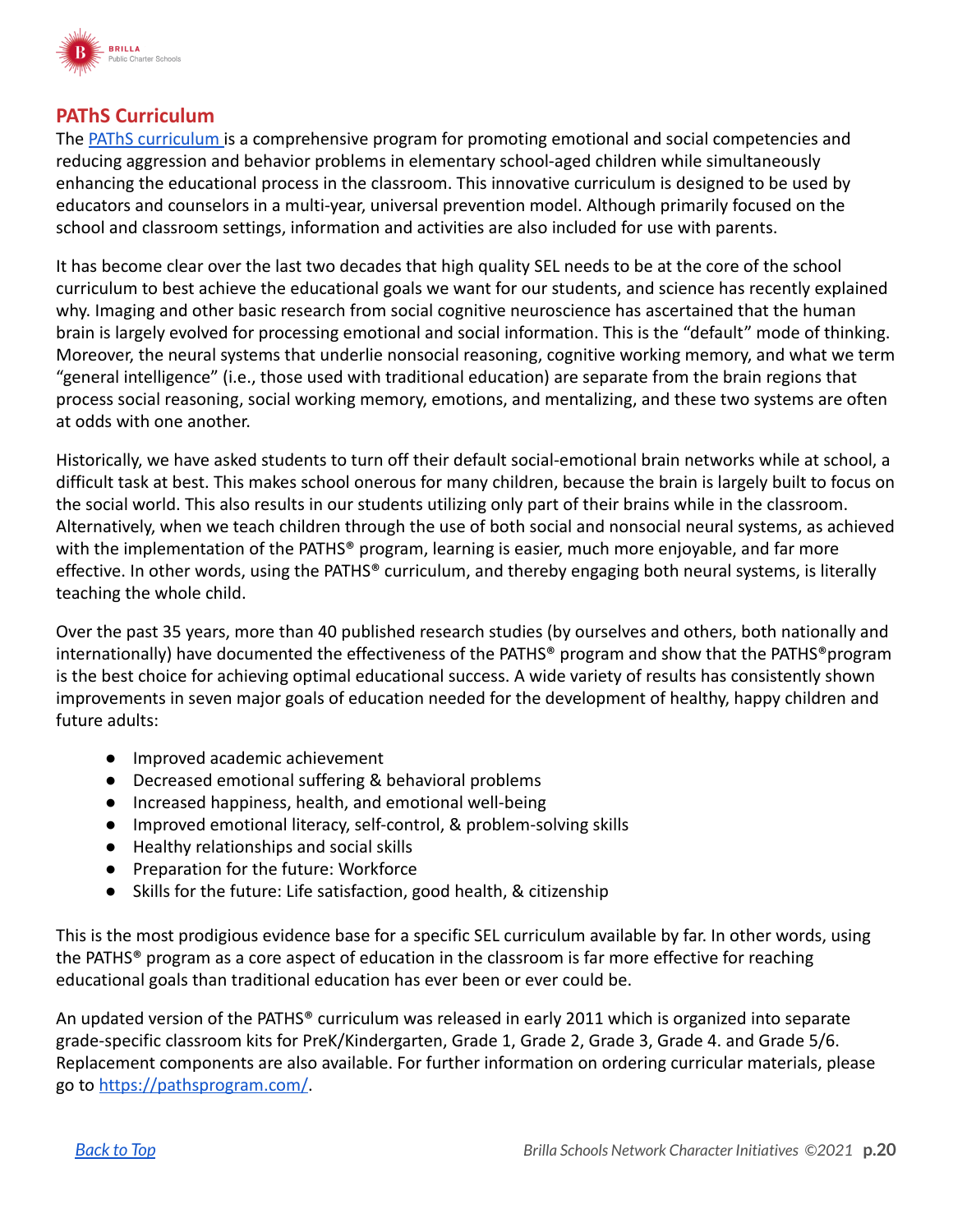

The PATHS® program is designed to be taught two or more times per week for a minimum of 20-30 minutes per day. Systematic, developmentally-based lessons, materials, and instructions are provided to facilitate emotional literacy, self-control, social competence, positive peer relations, and interpersonal problem-solving skills. Key objectives in promoting these developmental skills are to prevent and to reduce behavioral and emotional problems.

#### **Responsive Classroom**

[Responsive Classroom](https://www.responsiveclassroom.org/about/) is an evidence-based approach to teaching that focuses on engaging academics, positive community, effective management, and developmental awareness. Our workshops, books, and resources help elementary and middle school educators to create safe and joyful learning communities where students develop strong social and academic skills and every student can thrive.

Independent research has found that the Responsive Classroom approach is associated with higher academic achievement in math and reading, improved school climate, and higher-quality instruction. It has been described by the Collaborative for Academic, Social, and Emotional Learning (CASEL) as one of the most "well-designed evidence-based social and emotional learning (SEL) programs".

Four Key Domains of Responsive Classrooms

- 1. Engaging Academics: Adults create learning tasks that are active, interactive, appropriately challenging, purposeful, and connected to students' interests.
- 2. Positive Community: Adults nurture a sense of belonging, significance, and emotional safety so that students feel comfortable taking risks and working with a variety of peers.
- 3. Effective Management: Adults create a calm, orderly environment that promotes autonomy and allows students to focus on learning.
- 4. Developmentally Responsive Teaching: Adults use knowledge of child development, along with observations of students, to create a developmentally appropriate learning environment.

#### **Restorative Practices**

The [International Institute for Restorative Practices](https://www.iirp.edu/restorative-practices/what-is-restorative-practices) (IIRP) outlines the following articulation of restorative practices:

- All humans are hardwired to connect. Just as we need food, shelter and clothing, human beings also need strong and meaningful relationships to thrive.
- Restorative practices is an emerging social science that studies how to strengthen relationships between individuals as well as social connections within communities.
- Though new to the social sciences, restorative practices has deep roots within indigenous communities throughout the world.

Knowledge and use of restorative practices is in line with our prioritization of dignity and deepens what we've begun by grounding ourselves in Love & Logic. We teach and train staff into restorative practices theories and actions.

| <b>THEORY</b> | Social Discipline Window; Psychology of Affect & The Compass of Shame; Fair Process                                                               |
|---------------|---------------------------------------------------------------------------------------------------------------------------------------------------|
| <b>ACTION</b> | Proactive and reactive circles (community, listening, problem solving); small impromptu<br>conferences; affective statements; affective questions |

*[Learn more](https://schoolguide.casel.org/uploads/sites/2/2020/12/2020.12.11_Aligning-SEL-and-RP_Final.pdf) about the connections between CASEL Competencies (SEL) and Restorative Practices*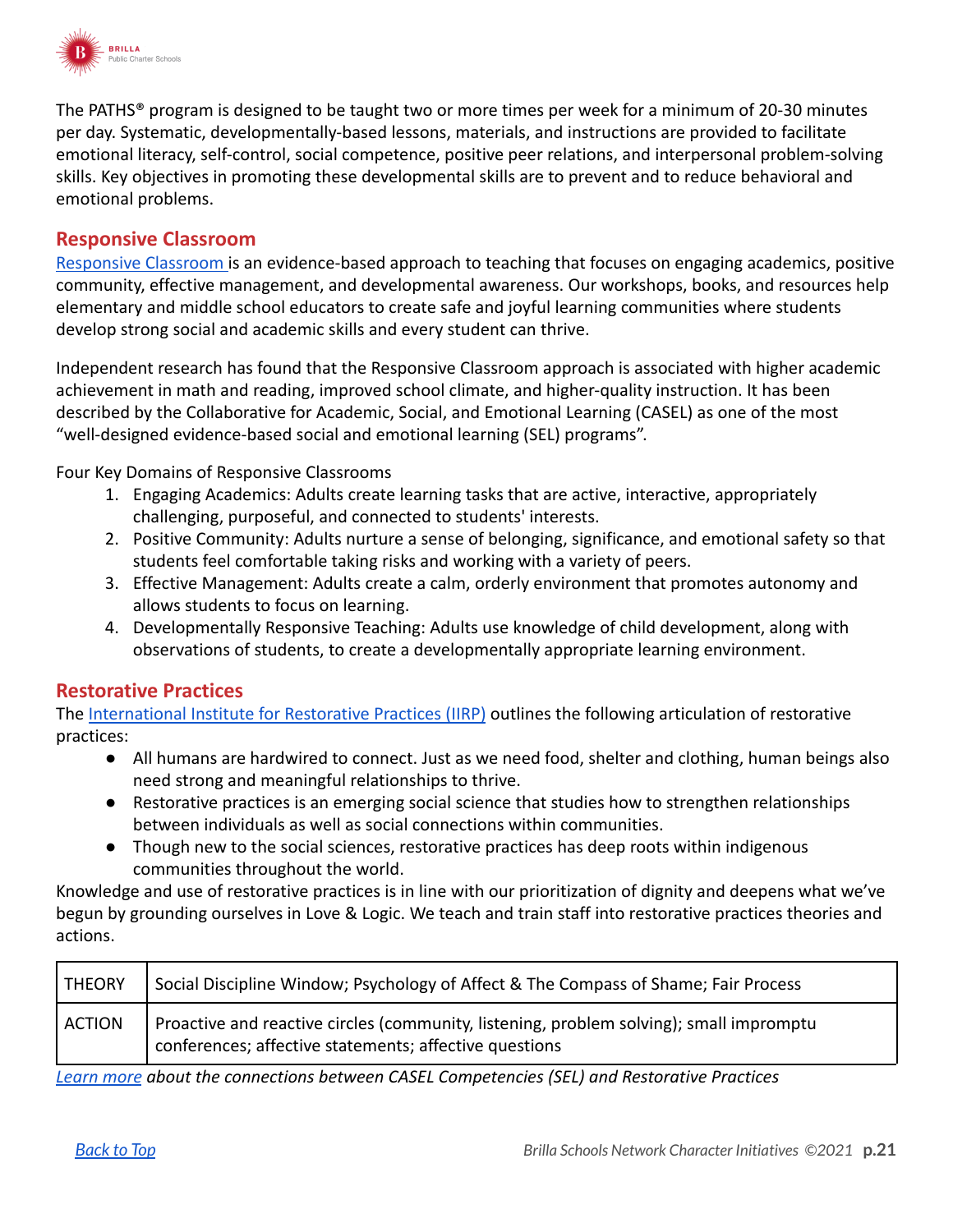

### **Social Thinking Curriculum**

The [Social Thinking Curriculum](https://www.socialthinking.com/social-thinking-methodology) is utilized by the Student Services and Social Work team in order to facilitate students' understanding of themselves and their social relationships.Because we believe it is integral for students to develop an understanding of themselves and their social relationships , we have decided to implement the Social Thinking Curriculum. The curriculum focuses on four main areas:

- Self-regulation
- Social emotional learning
- Executive functioning
- Perspective taking
- Social problem solving

A person's social thinking ability has a considerable effect on his or her relationships and success in school and at work. It affects the person's social skills, perspective taking, self-awareness, self-regulation, critical thinking, social problem solving, play skills, reading comprehension, written expression, ability to learn and work in a group, organizational skills, etc. The tools taught break down complex social concepts (like perspective taking) into understandable and doable parts that can be applied in any setting.

Improving a person's social thinking begins with improving self-awareness. Only as individuals gain awareness of their own thoughts, emotions, and intentions can they become increasingly aware of the thoughts, emotions, intentions, and actions of others. As a result, they are better able to use the information they've gained from their social thinking to inform many things they do throughout the day. Improving a person's social thinking will help improve their social skills (social behavior), reading comprehension, written expression, narrative language, ability to work as part of a group, ability to make and keep friends, etc.

- 1. *Social thinking is our meaning maker. We observe and listen to interpret the perspectives of others.* The first step to improving social thinking is to keenly observe the social world that surrounds us.
- 2. *When seeking to engage or simply share space with others, we use social thinking to adapt our social behaviors (social skills) effectively as a means to meet our social goals.* To do this, we must learn strong self-awareness, self-monitoring, and self-control. We must learn how to adapt our physical posture depending on the context, how we use our eyes to better understand others and communicate, and provide tools for conversational language to relate to others.
- 3. *Our social thinking and social skills directly impact how others feel about us. This impacts how we are treated, how we feel about others, and ultimately - how we feel about ourselves!* At the end of the day, our social experience is an emotional experience. The purpose of social thinking is to produce social behavior that gives others the emotional experience you intend to give. The Social Thinking Methodology teaches people to be more aware of their emotions and better predict and relate to the emotions of others.

#### **Thriving Learning Communities**

[Thriving Learning Communities](https://www.mayersonacademy.org/strong-schools/thriving-learning-communities/) (TLC) applies the science of character strengths to the practice of teaching and learning. This research-based approach to improving students' social and emotional learning (SEL) skills through the lens of character strengths impacts school culture, accelerating the change process through the powerful combination of three critical elements: The science of character strengths; Social and emotional learning addressing five interrelated sets of competencies (CASEL, 2005) — self-awareness, self-management, social awareness, relationships skills, and decision-making; Flexible K-12 curriculum, tools, and parental resources supporting customization and innovation**.**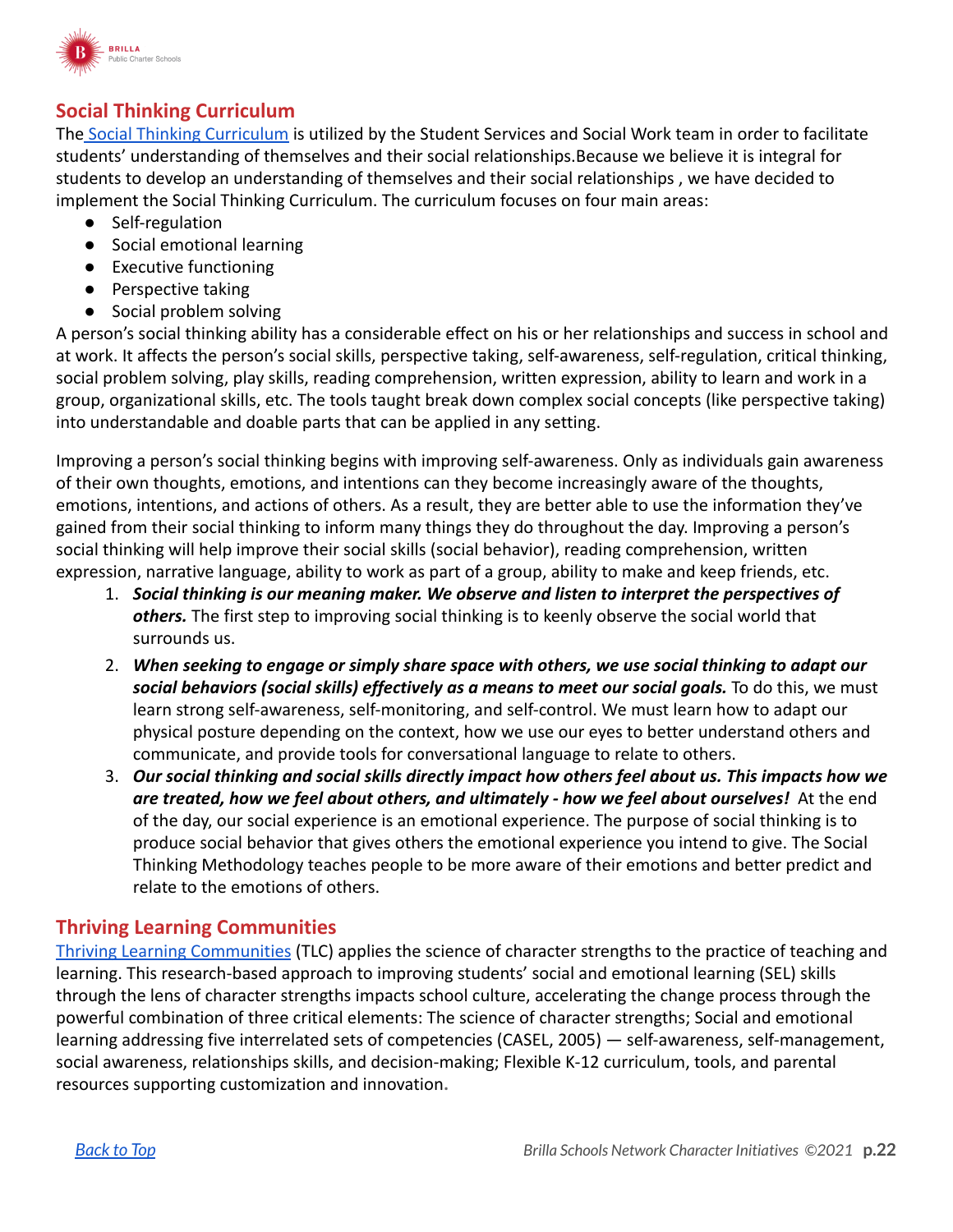

#### **Zones of Regulation**

[Zones of Regulation](http://zonesofregulation.com/index.html) is a systematic, cognitive behavioral approach used to teach self-regulation by categorizing all the different ways we feel and states of alertness we experience into four concrete colored zones. The Zones framework provides strategies to teach students to become more aware of and independent in controlling their emotions and impulses, manage their sensory needs, and improve their ability to problem solve conflicts.

By addressing underlying deficits in emotional and sensory regulation, executive functioning, and social cognition, the framework is designed to help move students toward independent regulation. The Zones of Regulation incorporates Social Thinking® (www.socialthinking.com) concepts and numerous visuals to teach students to identify their feelings/level of alertness, understand how their behavior impacts those around them, and learn what tools they can use to manage their feelings and states.

The Four Zones: Our Feelings & States Determine Our Zone

- The Red Zone is used to describe extremely heightened states of alertness and intense emotions. A person may be elated or experiencing anger, rage, devastation, or terror when in the Red Zone.
- The Yellow Zone is also used to describe a heightened state of alertness and elevated emotions, however one has more control when they are in the Yellow Zone. A person may be experiencing stress, frustration, anxiety, excitement, silliness, the wiggles, or nervousness when in the Yellow Zone.
- The Green Zone is used to describe a calm state of alertness. A person may be described as happy, focused, content, or ready to learn when in the Green Zone. This is the zone where optimal learning occurs.
- The Blue Zone is used to describe low states of alertness and down feelings such as when one feels sad, tired, sick, or bored.